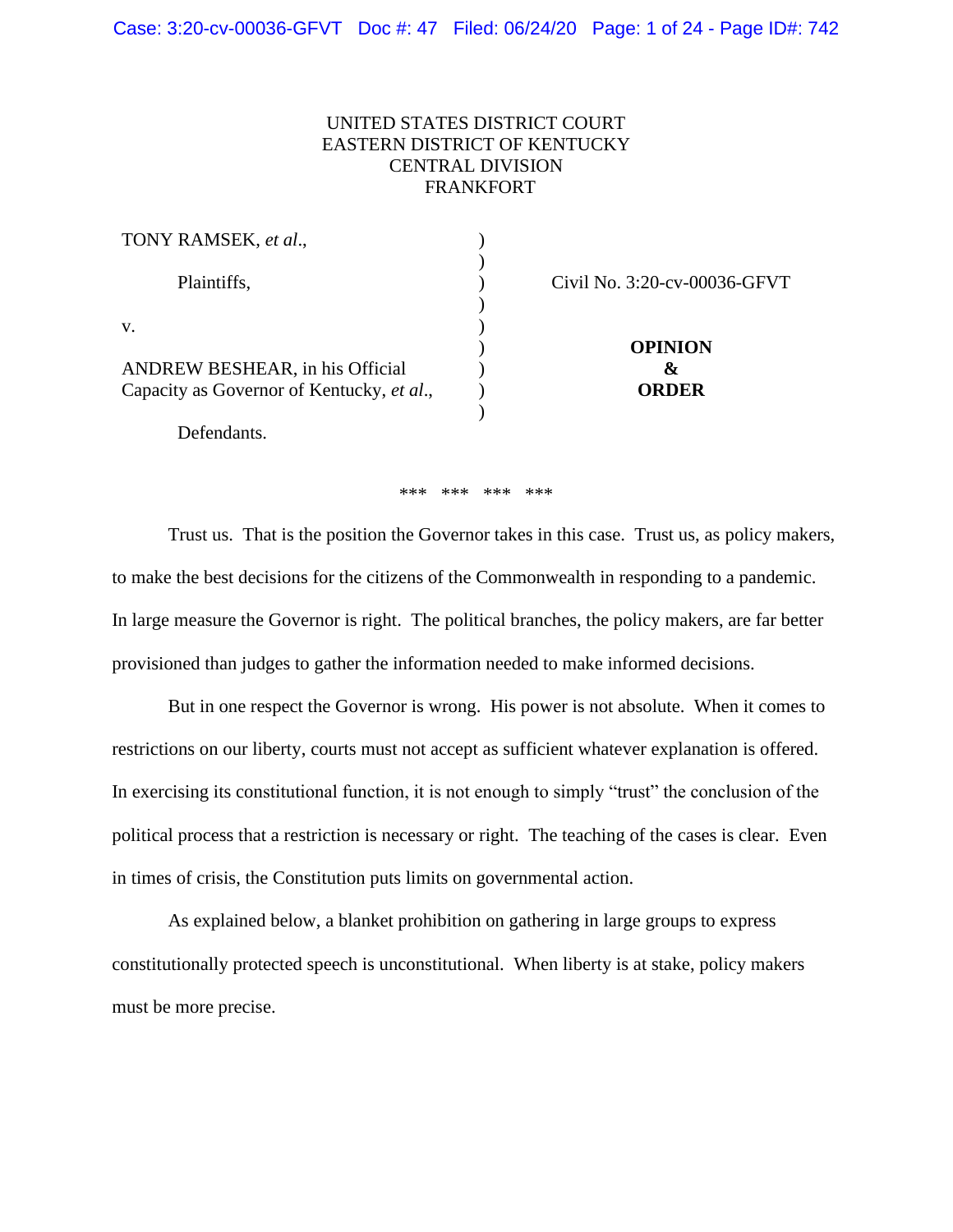**I**

On March 19, 2020, as part of broader efforts to "flatten the curve," acting Secretary of the Cabinet for Health and Family Services Eric Friedlander, issued an order prohibiting "mass gatherings." [R. 1-4.] Per Secretary Friedlander's Order, mass gatherings include "any event or convening that brings together groups of individuals, including, but not limited to, community, civic, public, leisure, faith-based, or sporting events; parades; concerts; festivals; conventions; fundraisers; and similar activities." *Id.* Some activities which necessarily involve large groups of individuals were excluded. "[A]irports, bus and train stations, medical facilities, libraries, shopping malls and centers, or other spaces where persons may be in transit" were not included within the definition of "mass gathering," nor were "typical office environments, factories, or retail or grocery stores[.]" *Id.* As Plaintiffs emphasize, protests are not included in this list of exemptions. [R. 6-1 at 4.]

Plaintiffs are four Kentucky residents who are deeply concerned about Governor Beshear's actions in response to Covid-19 and desire to express their views through protesting. [R. 6-1 at 1–2.] On April 15, approximately 100 individuals organized a protest at the State Capitol during the Governor's press conference. [R. 1 at ¶ 30.] Concerned about the Commonwealth's economy, protestors expressed their opposition to the restrictions the Governor has put in place during the coronavirus pandemic. *Id*. In response, Governor Beshear took steps to minimize the impact of the protests during his daily press conference. *Id*. at ¶ 31. The Kentucky State Police (KSP) restricted the public's access to the area on the southeast side of the Capitol building where the Governor's briefings take place. *Id.* They placed saw-horse barriers on the patio of the Capitol and encircled the lawn outside the Governor's office suite with yellow tape. *Id*. A sign attached to the barrier states, "Pursuant to 200 K.A.R. 3:020, the Kentucky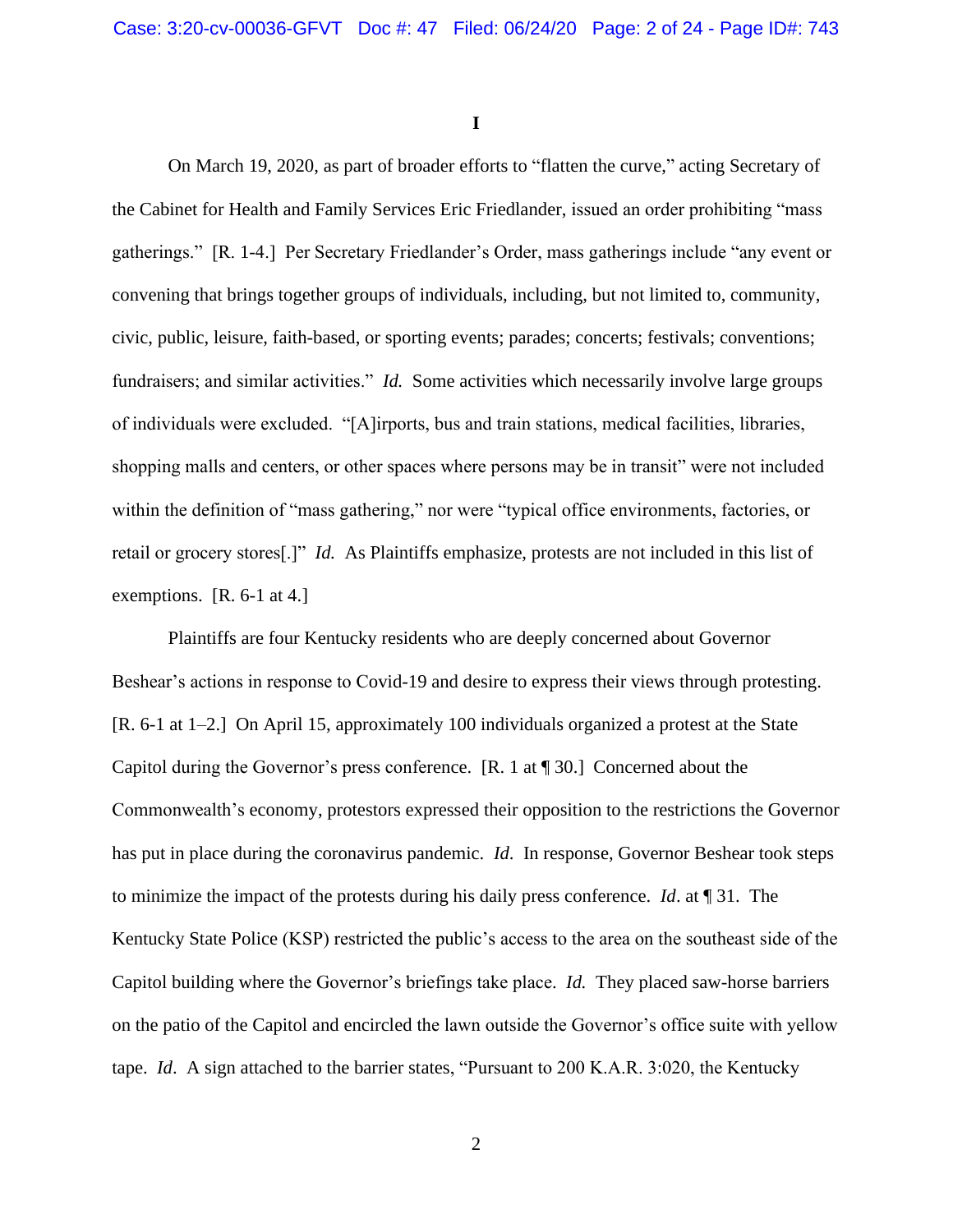State Police has deemed this area a restricted zone. No one is permitted past this point. Failure to adhere to this Regulation may result in Criminal Penalty under K.R.S. 511.070." *Id*.

During the Governor's daily briefing on April 16, further measures were taken by the State Health Commissioner, Dr. Steven Stack, when he released a public announcement in regard to in-person mass gatherings at the Capitol. *Id*. at ¶ 33. Dr. Stack created an alternative option for people to protest on Capitol grounds, in which people may drive-in and drive-through the top floor of the Capitol parking garage. *Id*. However, "participants must remain in their vehicles, in designated parking areas and follow Centers for Disease Control and Prevention (CDC) recommendations." *Id*. Dr. Stack said, "these options allow people to use their voices and be heard while protecting the public health." *Id*. For Plaintiffs, this alternative is not good enough. They complain that the designated area only has space for approximately 300 vehicles and is too far away from the Capitol to be seen or heard. *Id*. at ¶ 35. Plaintiffs also argue these accommodations are accommodations in name only.

According to Plaintiffs, at a rally held on May 2, KSP blocked streets surrounding the Capitol to prevent drive-through protesting, and eventually blocked off the entire perimeter of the protest. *Id*. at ¶¶ 41, 45. Plaintiff Ramsek complains that he attempted to utilize the designated zone, but police blocked the entrance of the parking garage. *Id*. at ¶ 42. Defendants disagree with these allegations and state that these areas were accessible on that date. [R. 19 at 8–9.] They explain that certain entrances and exits were blocked in order to ensure an orderly flow of traffic during the protest, in consideration of both social distancing and safety protocols.

Over the next month, there were many changes to restrictions as the Commonwealth started to gradually reopen. On May 8, two district courts in Kentucky issued orders that preliminarily enjoined the Governor from enforcing the prohibition on mass gatherings with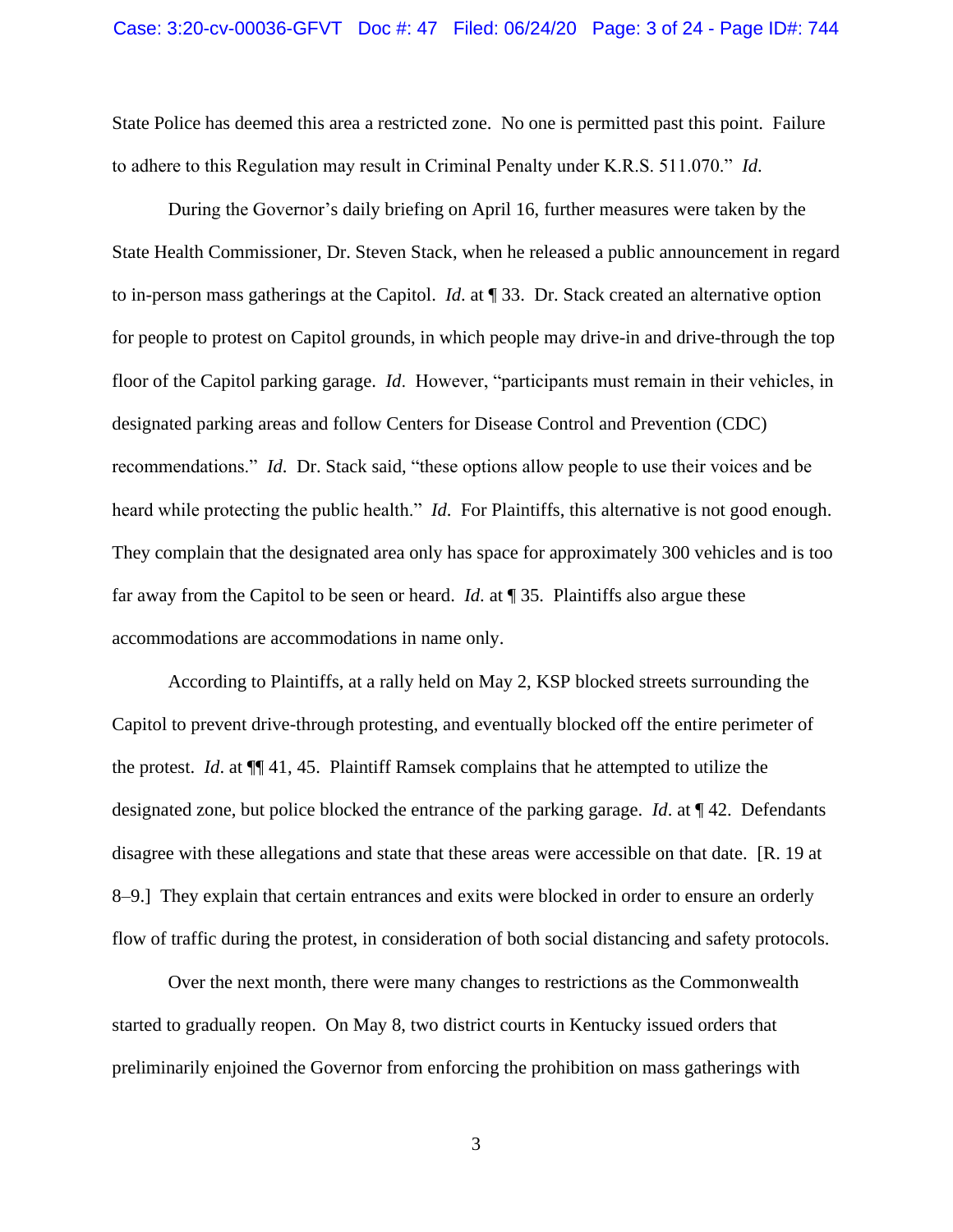respect to any in-person religious service which adheres to applicable social distancing and hygiene guidelines. *Maryville Baptist Church, Inc. v. Beshear*, 2020 U.S. Dist. LEXIS 70072 (W.D. Ky. May 8, 2020); *Tabernacle Baptist Church, Inc. of Nicholasville, Kentucky v. Beshear*, 2020 U.S. Dist. LEXIS 81534 (E.D. Ky. May 8, 2020). The following day, the Secretary amended the Mass Gatherings Order by removing "in-person services of faith-based organizations" from the prohibition on mass gatherings, so long as the services follow the guidelines for places of worship and social distancing guidance. [*See* R. 19 at 3 n.4.] On May 11, the Governor began reopening sectors of the economy that were closed due to Covid-19. [R. 45 at 4.] However, each entity reopening must meet certain minimum requirements such as social distancing and certain hygiene measures. *Id*. On May 22, restaurants were allowed to reopen at 33% capacity, and the Mass Gatherings Order was amended to allow for groups of up to 10 to gather. [R. 44 at 3.] On June 29, the Mass Gatherings Order is set to be amended again to allow groups of up to 50 to gather. *Id*.

This brings the Court back to the present case. Plaintiffs filed their Complaint on May 10 [R. 1] and Motion for Temporary Restraining Order (TRO) [R. 6] on May 12, which the Court ultimately denied on May 15 [R. 10]. Following the initial hearing, Plaintiff Ramsek submitted an application to hold an event on the Capitol grounds on May  $23<sup>1</sup>$  [R. 19 at 8.] After reviewing the application, Defendants tried to negotiate with Plaintiffs in regard to the restrictions protestors would need to follow if the permit were granted. Under Defendants' proposal, protestors would have access to the upper or top level of the parking structure next to

 $1200$  KAR 3:020 Section 2.(1) requires any "visitor seeking to hold an event at a state facility or on state grounds" to complete an application that requires information regarding the place, time, and number of people attending the event. Any application may be denied if the event poses a safety or security risk. *Id*. at Section 2.(1)(d)3. No party is contesting this Regulation, as evidenced by the parties' attempts to negotiate the terms of such a permit.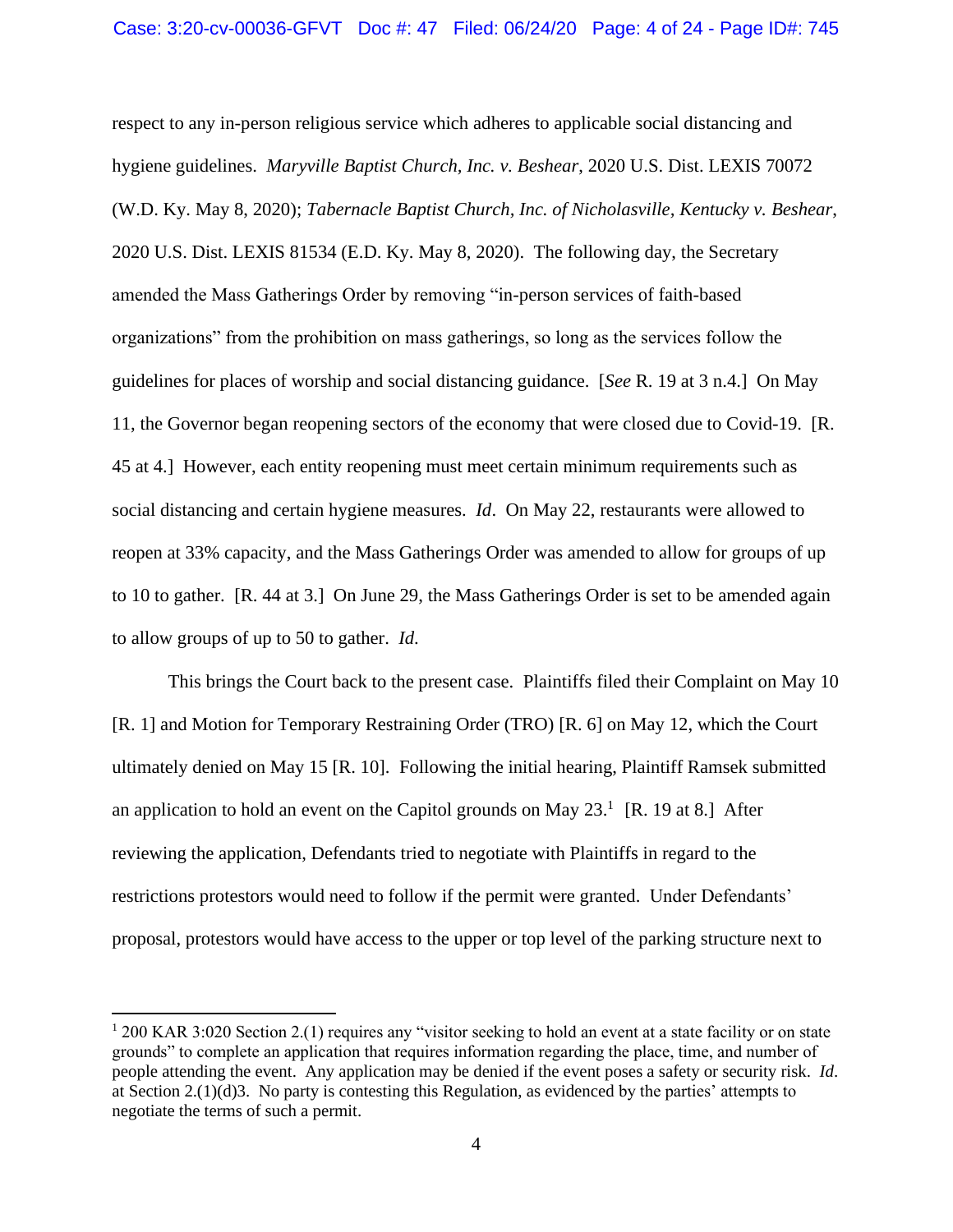the Capitol Annex Building, the parking lots behind the Capitol Annex Building, as well as the parking lot next to the Capitol. *Id*. The public thoroughfare that loops around the Capitol would also be accessible by any vehicle, so long as no vehicle blocked ingress and egress for emergency vehicles, and did not prevent public business from being conducted. *Id*. Individuals would be required to engage in social distancing and hygiene measures recommended by the CDC and public health officials. *Id*. A resolution was never reached by the parties.

Thereafter, the Court denied Plaintiffs' Emergency Motion for Preliminary Injunction, finding that Plaintiffs lacked standing. [R. 22.] Plaintiffs appealed this decision to the Sixth Circuit [R. 23] and requested this Court issue an injunction pending appeal [R. 24], which was also denied [R. 27]. On May 23, the Sixth Circuit entered an order concluding Plaintiffs do have standing, and granting, in part, their motion for an injunction pending appeal. [R. 29.] The Sixth Circuit enjoined Defendants from prohibiting protesters from gathering for drive-in and drivethrough protests but did not determine whether Plaintiffs may conduct in-person protests. *Id*. On May 29, the Sixth Circuit vacated this Court's order denying Plaintiffs' preliminary injunction and determining Plaintiffs lacked standing. [R. 31.] The Sixth Circuit remanded the case for additional findings of fact and conclusions of law "concerning a prohibition on in-person protests and whether there are features of large in-person protests that distinguish them from other mass gatherings, such as at retail venues, which the Order permits, and church, which our prior decisions permit." *Id*.

In light of the Sixth Circuit Opinion, Plaintiffs filed an Emergency Motion for Discovery requesting to depose Dr. Steven Stack in order to develop the factual record. [R. 30.] The Court held a telephonic status conference on June 1, at which the parties discussed the potential impact of the recent Supreme Court decision in *South Bay United Pentecostal Church v. Newsom*, 140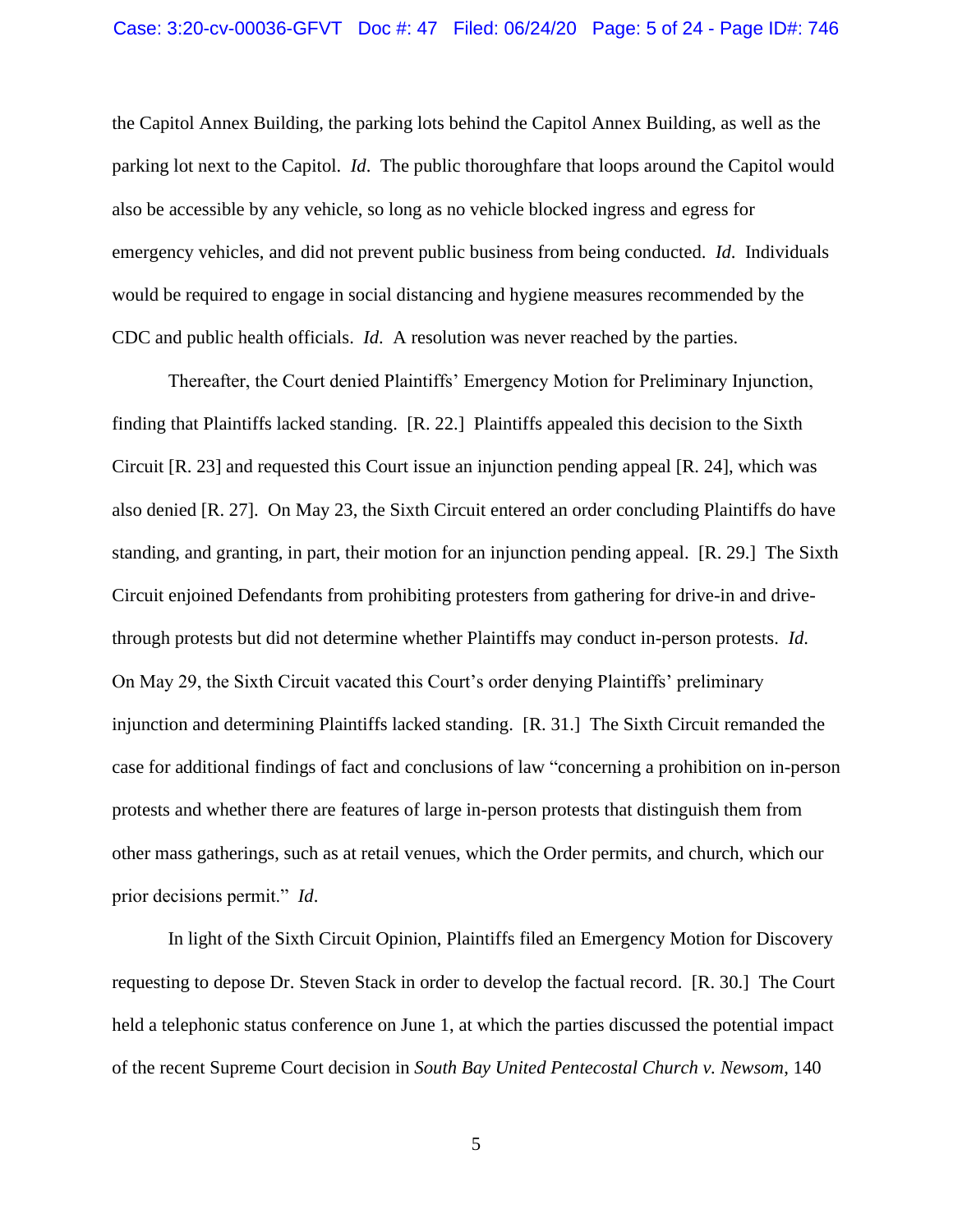S. Ct. 1613 (May 29, 2020) (Mem). The Court directed the parties to file simultaneous briefing in regard to this issue and Plaintiffs' Motion for Expedited Discovery in preparation for a hearing held on June 4. [R. 33.]

Following the hearing, the Court granted Plaintiffs' Motion for Expedited Discovery and ordered Plaintiffs to promptly notice Dr. Steven Stack for deposition in regard to the issue of differences between in-person protests and other mass gatherings currently allowed under the Mass Gatherings Order. [R. 38.] During the deposition, Dr. Stack confirmed that the orders issued during the pandemic are generated based on his assessment of risks and how to best minimize the risks of spreading the virus. [R. 43 at 9.] Dr. Stack emphasized that "large mass" gatherings are an elevated risk of spreading this infection." *Id*. at 97. The risk of transmission of disease and infection increases as the crowd grows larger and spacing between individuals becomes more difficult. *Id*. at 58. The virus can be spread by droplets from coughing, sneezing, speaking, shouting and singing. *Id*. at 12–13. While Kentucky's Mass Gathering Order prohibits gathering in groups of more than ten, Dr. Stack explained that the CDC defines "mass gathering" as a group of more than 250 people. *Id.* at 68.<sup>2</sup>

As Dr. Stack inferred, outdoor gatherings are less risky than indoor gatherings. *Id*. at 50– 51. Many regulated activities such as church services and restaurants have 33% capacity requirements, but these are only for indoor gatherings. *Id*. at 28–33, 39–40. There are no limits on the number of people who can attend permitted outdoor activities, such as church and auctions, as long as they keep six feet apart and adhere to the regulations. *Id*. at 36–38. Office-

<sup>&</sup>lt;sup>2</sup> The varied use of the term "mass gathering" is confounding. Kentucky's current Order currently prohibits "mass gatherings" of more than 10 individuals. In contrast, the CDC defines a "mass gathering" as a group of 250 people or more. Dr. Stack refers to groups of 250 people or more as a "*large* mass gathering." [R. 43 at 97 (emphasis added).] Regardless of the nomenclature, groups of more than ten are presently prohibited from congregating together in Kentucky. On June 29, Kentucky plans to amend its order to allow groups of fifty or less to meet.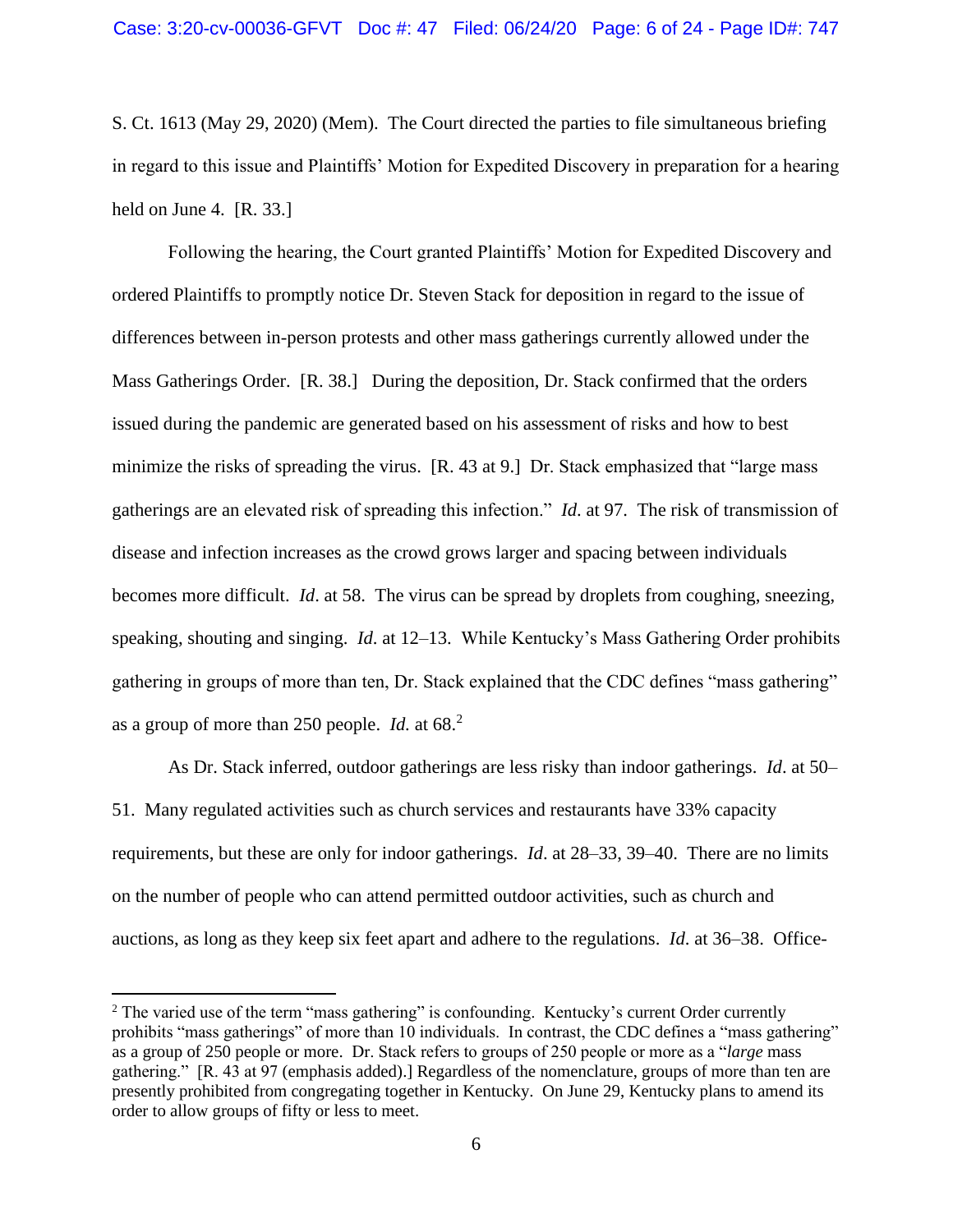based businesses are allowed to open, but no more than 50% of employees are to be physically present in the office, and they must adhere to the guidelines. *Id*. at 48.

Dr. Stack testified that control measures could be placed on protests, but his concern was that previous protests were not organized to encourage precautions of social distancing and mask wearing. *Id*. at 56. Social distancing, mask wearing, and handwashing are the most important measures to minimize the risk of infection during such gatherings, but they are hard to enforce on a large crowd. *Id*. at 61. Dr. Stack also explained that transitory activities, such as grocery stores, are less risky than communal activities, such as church, factories, or offices. *Id*. at 84. The Court ordered simultaneous briefing upon the parties' receipt of the deposition transcript. [R. 38.] Limited discovery and simultaneously briefing are now complete. [R. 43; R. 44; R. 45.]

# **II**

# **A**

This is an odd case. It is odd because other than a disagreement about access to the Capitol grounds in Frankfort on one occasion, there is no evidence in the record that Plaintiffs have faced any sanction for having exercised their First Amendment rights related to protestrelated gatherings. Actually, no one has.

Once more, the Governor has expressly declared that even though violating an order of the Executive Branch is punishable as a misdemeanor, he will not seek that consequence for anyone. So, the position of the Executive Branch is that you must not assemble in large groups to protest but there will be no legal consequence if you do.

Words aside, it is difficult to see how the Secretary's order is anything but advisory. Nevertheless, the plain language of the order is proscriptive. And this Court is bound to accept as settled that these Plaintiffs have standing despite a lack of specific injury. [R. 29.]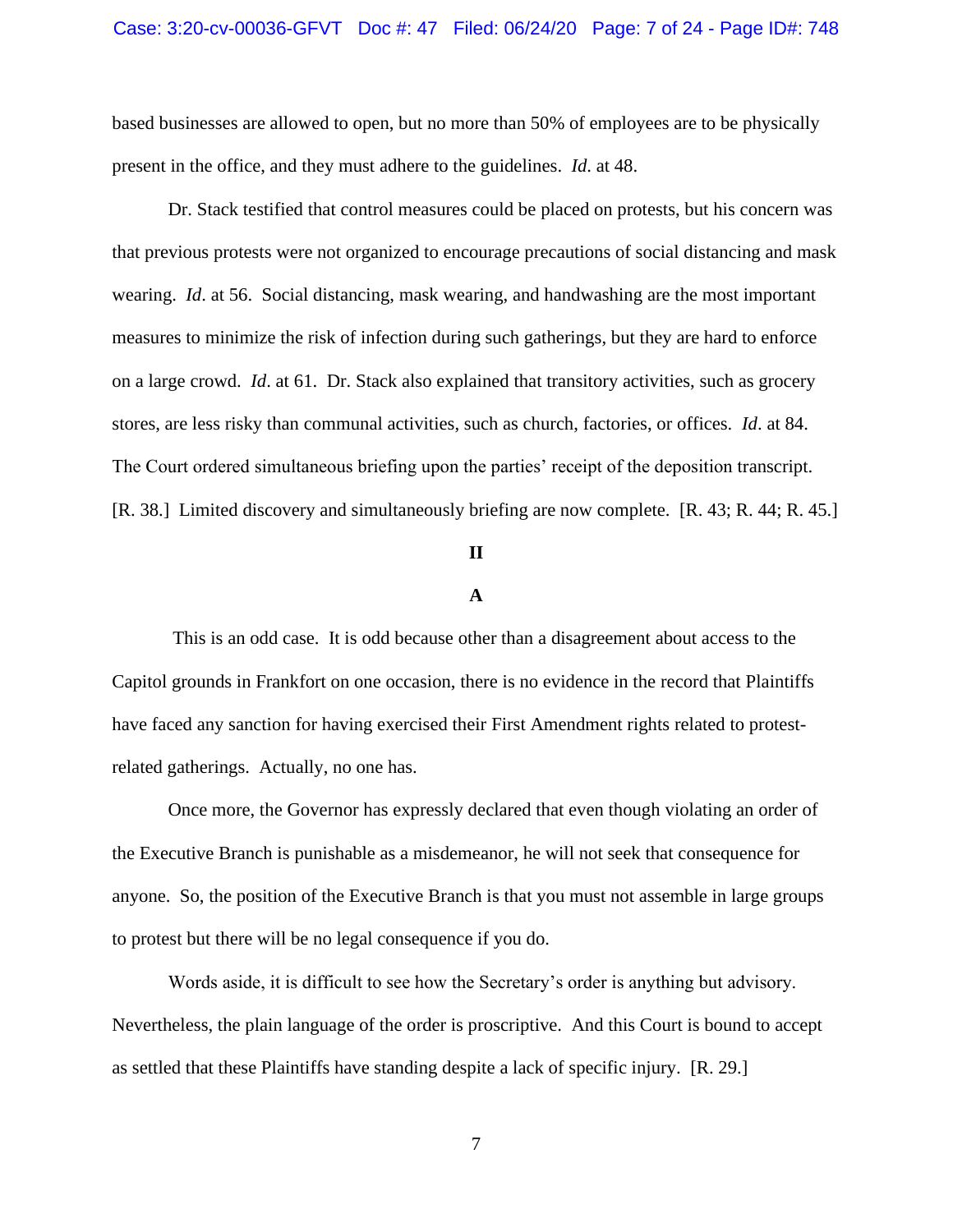Across the country courts are being asked to review state executive branch actions being taken in the face of the Covid-19 pandemic. One case has even reached the Supreme Court, albeit only in the context of a plea for preliminary relief. *South Bay United Pentecostal Church v. Newsom*, 140 S. Ct 1613. It is this case that Defendants believe decides this matter. For several reasons, that demands too much of the preliminary views of one Justice.

In *South Bay*, plaintiffs filed suit challenging the application of California's stay-at-home order to in-person religious services. *See S. Bay United Pentecostal Church v. Newsom*, 959 F.3d 938, 939 (9th Cir. 2020). After both the district court and Ninth Circuit denied plaintiffs' application for injunction pending appeal, the Supreme Court similarly denied relief in a 5-4 decision. 140 S. Ct. 1613. Chief Justice Roberts issued a concurring opinion, which was not joined by any other Justice, expounding on the reasons for denial.<sup>3</sup> See id. Defendants now contend this concurring opinion "decisively resolves this case." [R. 36 at 2.] Plaintiffs disagree, arguing that Justice Roberts' opinion "does not create any precedent, much less binding precedent." [R. 35 at 5.]

 The Court finds that, while informative, Justice Roberts' concurring opinion does not create precedent which controls in this case. To start, Justice Roberts analyzed a different executive order as it concerned a separate First Amendment right in a distinct factual

<sup>&</sup>lt;sup>3</sup> The other four Justices who voted to deny relief gave no indication as to the basis for their decisions. On the other hand, three of the four Justices who voted to grant the application for relief—Justices Kavanaugh, Thomas, and Gorsuch—joined in a dissenting opinion authored by Justice Kavanaugh which clearly laid out the basis for their respective decisions. 140 S. Ct. 1613 (Kavanaugh, J., joined by Thomas & Gorsuch, JJ., dissenting). In an opinion that quoted heavily from the Sixth Circuit's decision in *Roberts v. Neace*, 958 F.3d 409 (6th Cir. 2020), Justice Kavanaugh concluded that "California's 25% occupancy cap on religious worship services indisputably discriminates against religion, and such discrimination violates the First Amendment." *Id.* (citation omitted). In reaching this conclusion, the dissenting Justices explained that California had failed to provide "a compelling justification for distinguishing between (i) religious worship services and (ii) the litany of other secular businesses that are not subjected to an occupancy cap." *Id.*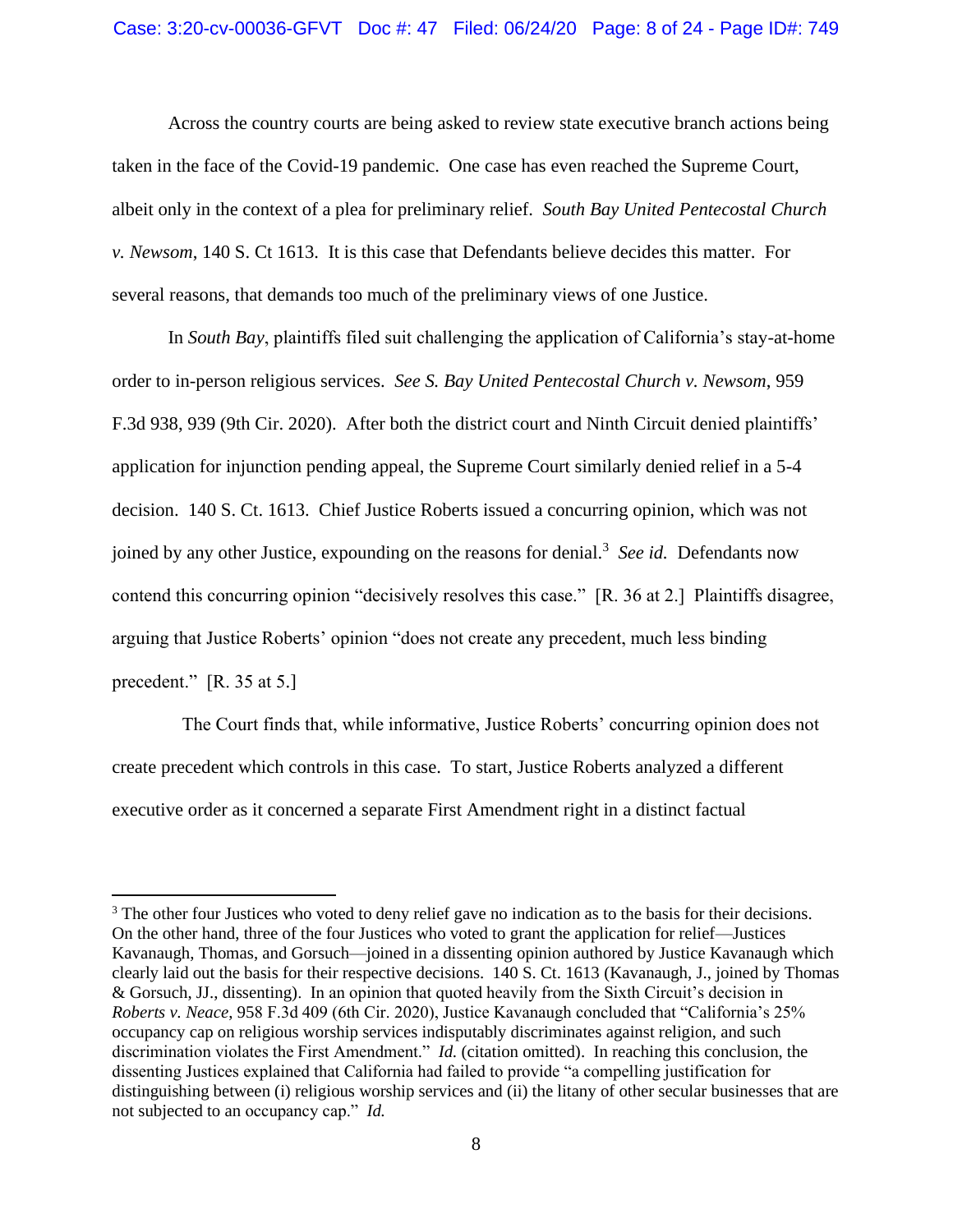circumstance. Separately, and perhaps most importantly, the Court finds significant the procedural context in which the Supreme Court acted.

On review, a denial of injunctive relief pending appeal by the Supreme Court is similar in many ways to a denial of a writ of certiorari. *See, e.g.*, *Teague v. Lane*, 489 U.S. 288, 296 (1989); *see also Janklow v. Planned Parenthood, Sioux Falls Clinic*, 517 U.S. 1174, 1181 (1996) (Scalia, J. dissenting). Like a denial of writ of certiorari, a variety of considerations underlie a denial of injunctive relief—considerations beyond simply the merits of the case. *See, e.g.*, *Janklow*, 517 U.S. at 1181 (Scalia, J. dissenting) (describing such decisions as "discretionary (and unexplained) denials"); *Brown v. Gilmore*, 533 U.S. 1301 (2001) (Rehnquist, C.J.). Indeed, in *Respect Maine PAC v. McKee*, the Supreme Court explained that to warrant such relief "demands a significantly higher justification than a request for a stay, because unlike a stay, an injunction does not simply suspend judicial alteration of the status quo but grants judicial intervention that has been withheld by lower courts." 562 U.S. 996 (2010) (cleaned up). The legal principles applied by the Supreme Court in this context lead naturally to a conclusion that, like opinions accompanying the denial of certiorari, opinions accompanying the denial of injunctive relief pending appeal "cannot have the same effect as decisions on the merits." *Teague*, 489 U.S. at 296; *see also Janklow*, 517 U.S. at 1181 (Scalia, J. dissenting) (explaining the impropriety of lower courts possibly giving authoritative effect to a two-Justice opinion concurring in a denial of an injunctive relief pending appeal).

Notwithstanding the above considerations, certain lower courts have accorded significant weight to Justice Roberts' concurring opinion, without any extended analysis of the precedential considerations laid out above. *See, e.g.*, *Calvary Chapel Lone Mountain v. Sisolak*, No. 220CV00907RFBVCF, 2020 WL 3108716, at \*2 (D. Nev. June 11, 2020). At the very least, if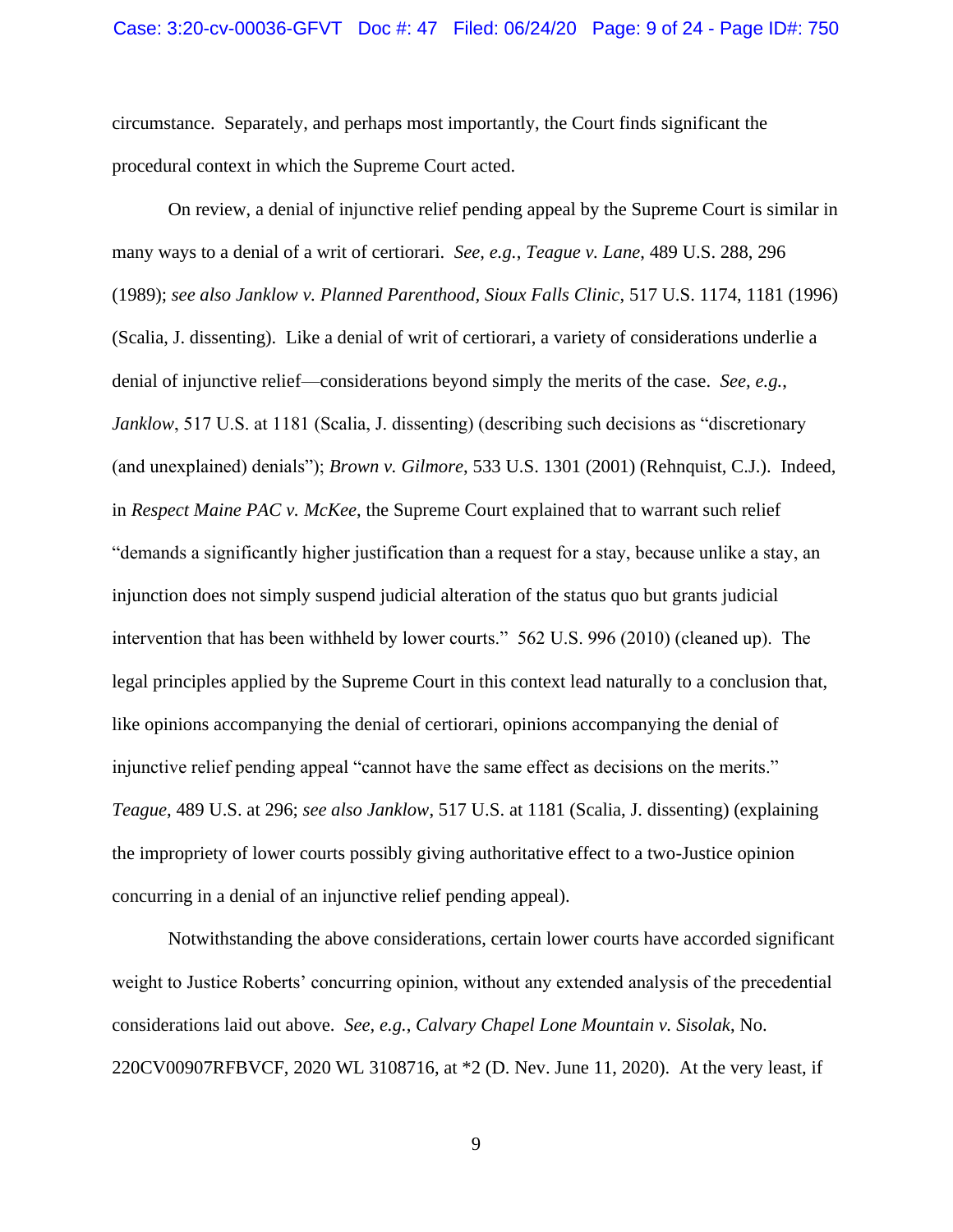the concurring opinion is to be accorded weight, then the fact that no other Justices joined the opinion must be acknowledged and considered.<sup>4</sup> In *Marks v. United States*, the Supreme Court explained that "[w]hen a fragmented Court decides a case and no single rationale explaining the result enjoys the assent of the five justices, the holding of the Court may be viewed as that position taken by those Members who concurred in the judgments on the narrowest grounds." 430 U.S. 188, 193 (1977). In expanding on this principle, the *Marks* court addressed cases decided on the merits and the principle articulated has since been applied in those circumstances. *See id.* at 193–94 (discussing concurring opinions in First Amendment decisions). Logically, where a concurring opinion accompanies a decision in which the court did not fully address the merits, like here, the opinion cannot be said to carry *more* weight than an opinion accompanying a decision on the merits. At the very most, the grounds set forth by Justice Roberts in support of his decision to deny injunctive relief in *South Bay* should be interpreted as narrowly as possible. *Marks*, 430 U.S. at 193.

So, what was the basis for Justice Roberts' decision? Defendants argue that Justice Roberts' concurrence "conclusively explains that state elected officials have broad latitude to enact public health measures . . . ." [R. 36 at 2.] True, in analyzing the California restrictions, Justice Roberts found they "appear[ed] consistent with the Free Exercise Clause of the First Amendment." *Id.* And, he further explained that a state has broad latitude in restricting social activities in times of emergency which "should be subject to second-guessing" only where those broad limits are exceeded. *Id.* But Justice Roberts' analysis must be viewed in light of the standard applied.

<sup>&</sup>lt;sup>4</sup> The Court has no reason to speculate that, even though they did not join the opinion, the other four Justices who voted to deny relief agreed with Justice Roberts' basis for denying relief.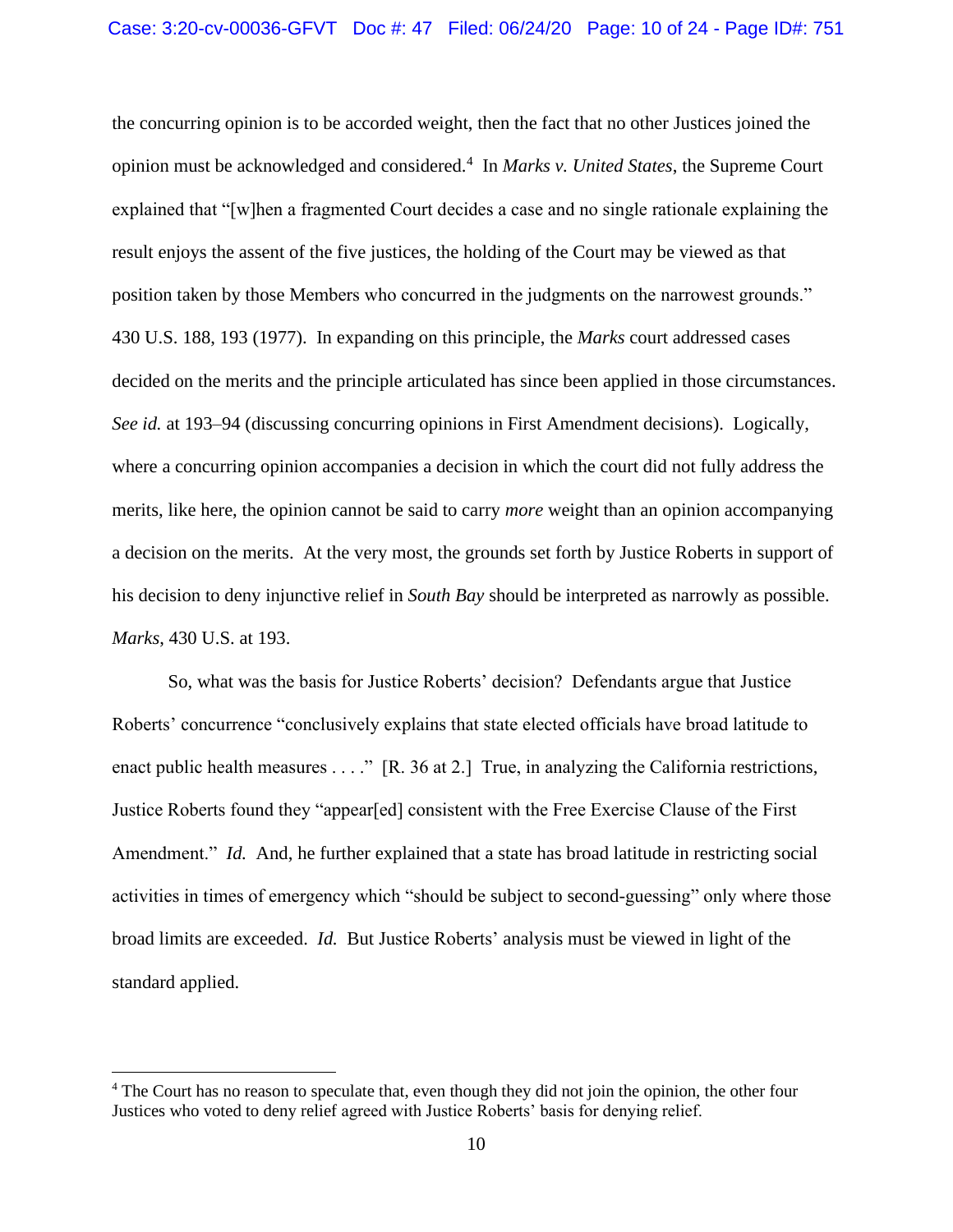As Justice Roberts noted, the standard for the Supreme Court to grant an injunction pending appeal is a high bar: "This power is used where 'the legal rights at issue are indisputably clear . . . .'" *South Bay*, 140 S. Ct. 1613 (citation omitted). This is so because, as noted above, "unlike a stay, an injunction 'does not simply suspend judicial alteration of the status quo but grants judicial intervention that has been withheld by lower courts.'" *Respect Maine PAC*, 562 U.S. 996 (cleaned up). So, applying these principles, Justice Roberts denied relief, concluding that "[t]he notion that it is 'indisputably clear' that the [California] limitations are unconstitutional seems improbable." *Id.* at \*2.

Accordingly, the Court declines to accord too broad of a precedential effect to Justice Roberts' concurrence in *South Bay*. A narrow reading is required and simply leads to the conclusion that Justice Roberts found that it was not "indisputably clear" that the California law restricting in-person religious services violated the Free Exercise Clause. While informative, this conclusion does not create precedent which controls in this case.

Also relevant is the Sixth Circuit's recent teaching on similar issues. In *Roberts v. Neace*, 958 F.3d 409 (6th Cir. 2020), and *Maryville Baptist Church v. Beshear*, 957 F.3d 610 (6th Cir. 2020), the Sixth Circuit reviewed the constitutionality of the Mass Gatherings Order at issue in this case. In both instances, plaintiffs argued they could show a likelihood of success on the merits in proving that the Mass Gatherings Order violated the Free Exercise Clause as applied to church services. The Sixth Circuit agreed, finding that the Mass Gatherings Order had "several potential hallmarks of discrimination." 5 *Maryville Baptist*, 957 F.3d at 612–14; *Roberts*, 958 F.3d at 413.

 $5$ As of May 9, 2020, the order prohibiting mass gatherings has been amended to allow in-person services of faith-based organizations, provided those present abide by Kentucky's Guidelines for Places of Worship. [*See* R. 19 at 3 n.4.]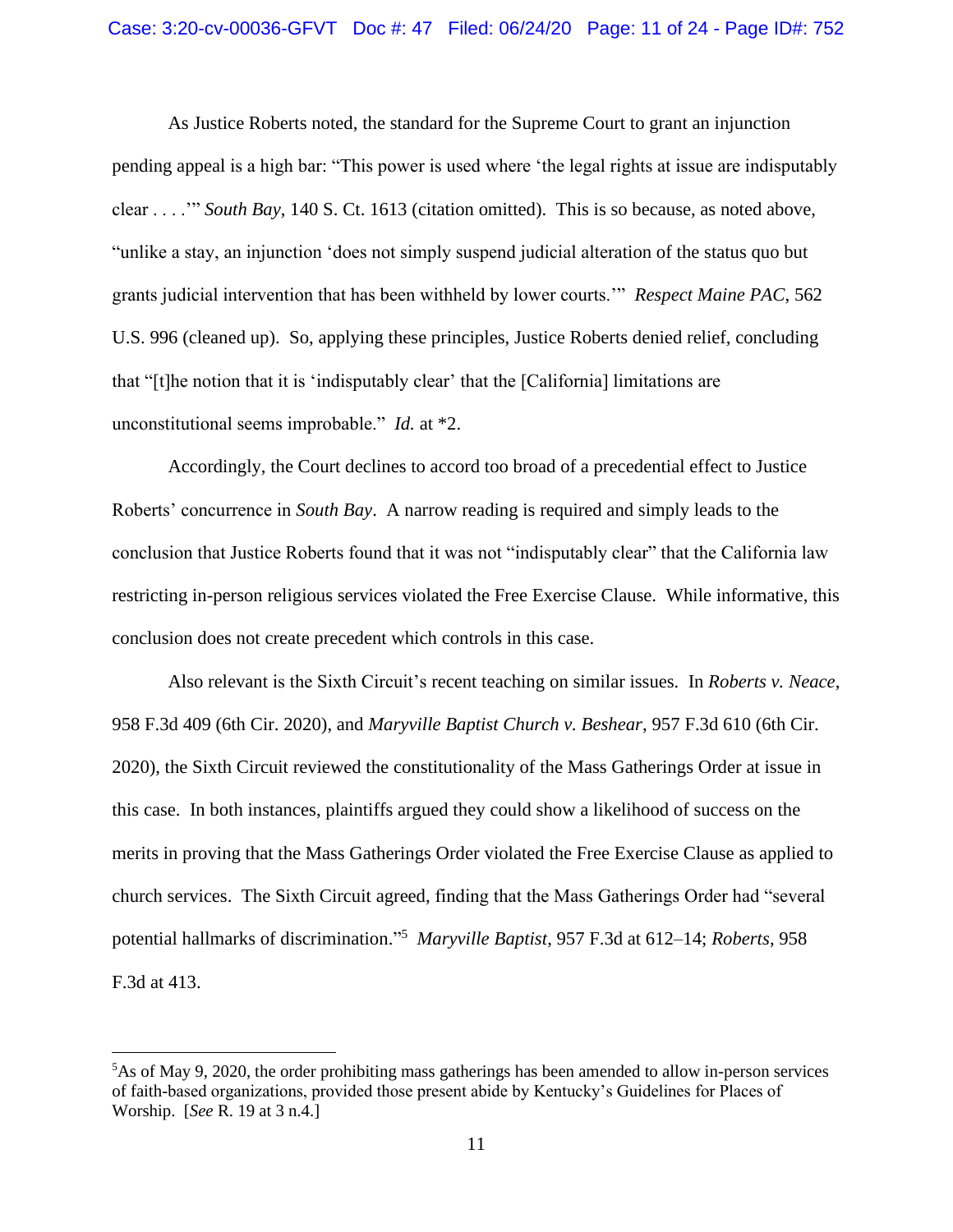Justice Roberts' concurrence in *South Bay*—which can fairly be read to express disagreement with the Sixth Circuit's reasoning in these cases—*may* indicate that five members of the Supreme Court would decide the cases differently. But, for the reasons set forth above, the Court declines to conclude definitively that they would—and the Court will certainly not conclude, as Defendants propose, that the "Supreme Court has now rejected" the Sixth Circuit's reasoning. [*See* R. 36 at 4.] At this juncture, the *Roberts* and *Maryville Baptist* decisions remain good law which this Court must follow to the extent those holdings are applicable. These precedential considerations resolved, the Court now turns to the substance of Plaintiffs' First Amendment claim.

### **B**

To issue a preliminary injunction, the Court must consider: 1) whether the movant has shown a strong likelihood of success on the merits; 2) whether the movant will suffer irreparable harm if the injunction is not issued; 3) whether the issuance of the injunction would cause substantial harm to others; and 4) whether the public interest would be served by issuing the injunction. *Overstreet v. Lexington–Fayette Urban County Government*, 305 F.3d 566, 573 (6th Cir. 2002) (citations omitted). The Court of Appeals clarified that, "[w]hen a party seeks a preliminary injunction on the basis of a potential constitutional violation, the likelihood of success on the merits often will be the determinative factor." *City of Pontiac Retired Employees Ass'n v. Schimmel*, 751 F.3d 427, 430 (6th Cir. 2014) (quoting *Obama for Am. v. Husted*, 697 F.3d 423, 436 (6th Cir.2012)). However, even if the plaintiff is unable "to show a strong or substantial probability of ultimate success on the merits" an injunction can be issued when the plaintiff "at least shows serious questions going to the merits and irreparable harm which decidedly outweighs any potential harm to the defendant if an injunction is issued." *In re*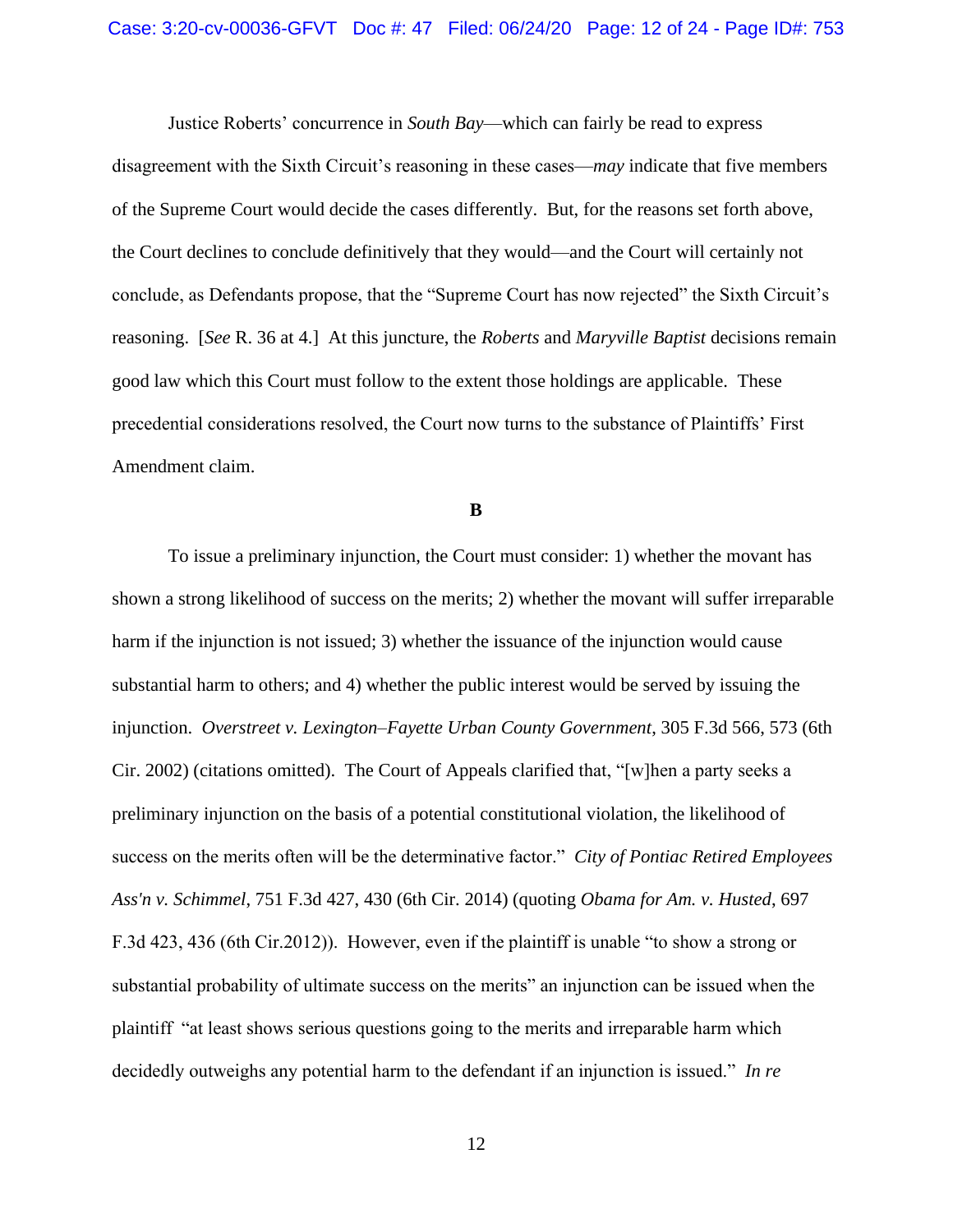*Delorean Motor Co.*, 755 F.2d 1223, 1229 (6th Cir. 1985).

# **1**

Plaintiffs' alleged irreparable injury is a violation of their First Amendment rights. [R. 6-1 at 5.] The First Amendment provides that "Congress shall make no law . . . abridging the freedom of speech, . . . or the right of the people peaceably assemble, and to petition the Government for a redress of grievances."<sup>6</sup> U.S. Const. Amend. I. Plaintiffs complain that the Mass Gathering Order abridges their freedom of speech by prohibiting political protests, and their freedom to assemble and petition the government by limiting the number of people who may gather for that purpose. [R. 1 at ¶¶ 59–80.]

Of course, these rights are not absolute. *See Citizens for Tax Reform v. Deters*, 518 F.3d 375, 375 (6th Cir. 2008). There is a push and pull between the public's privileges and the government's power to regulate in this arena. "[T]he First Amendment does not guarantee the right to communicate one's views at all times and places or in any manner that may be desired." *Heffron v. Int'l Soc. For Krishna Consciousness*, 452 U.S. 640, 467 (1981). At the same time, "to preserve this freedom, government entities are strictly limited in their ability to regulate private speech in such 'traditional public fora.'" *Pleasant Grove v. Summum*, 555 U.S. 460, 469 (2009) (quoting *Cornelius v. NAACP Legal Defense & Ed. Fund, Inc.*, 473 U.S. 788, 800 (1985)).

Although the First Amendment protects several categories of rights, it is often difficult in practice to determine where one right ends and the next begins. This is particularly true with

<sup>6</sup> The First Amendment was made applicable to the states through the Fourteenth Amendment. *See Thornhill v. Alabama*, 310 U.S. 88, 95 (1940).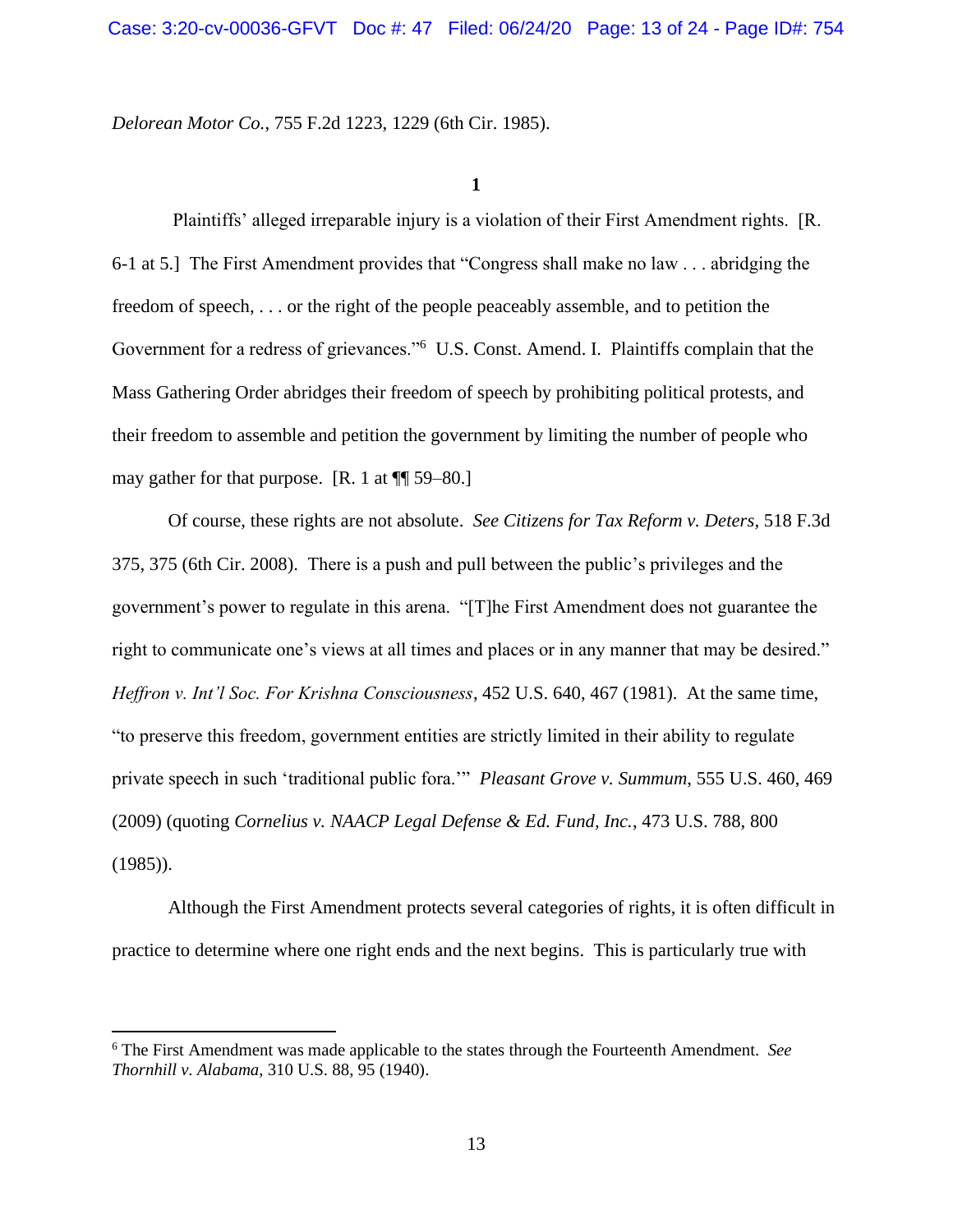freedom of speech and freedom of assembly. *De Jonge v. State of Oregon*, 299 U.S. 353, 364 (1937) ("The right of peaceable assembly is a right cognate to those of free speech and free press and is equally fundamental."). Consequently, Courts typically evaluate free speech, assembly and petition claims under the same analysis. *See Clark v. Cmty. For Creative Non-Violence*, 468 U.S. 288, 293 (1984); *see also Citizens for Tax Reform*, 518 F.3d at 379; *Stagman v. Ryan*, 176 F.3d 986, 999 (7th Cir. 1999); *United States v. Winslow*, 116 Fed. App'x 703, 704 (6th Cir. 2004). This is so because it is not just the speaking, chants and signs that are expressive; it is also the message implicit in the size of a crowd. *Cf*. *NAACP v. Button*, 371 U.S. 415, 430 (1963) (finding that "the First and Fourteenth Amendments protect certain forms of orderly group activity"); *NAACP v. Ala. ex rel. Patterson*, 357 U.S. 449, 460 (1958) ("Effective advocacy of both public and private points of view, particularly controversial ones, is undeniably enhanced by group association[.]"); *De Jonge v. Oregon*, 299 U.S. 353, 364 (1937) ("The very idea of a government, republican in form, implies a right on the part of its citizens to meet peaceably for consultation in respect to public affairs and to petition for a redress of grievances.") (quoting *United States v. Cruikshank*, 92 U.S. 542, 552 (1875)).

**a**

"The existence of a right of access to public property and the standard by which limitations upon such a right must be evaluated differ depending on the character of the property at issue." *Perry Educ. Ass'n v. Perry Local Educators' Ass'n*, 460 U.S. 37, 44 (1983). Plaintiffs wish to gather in protest on the Kentucky State Capitol grounds. The parties agree the state Capitol grounds are a public forum.<sup>7</sup> Public forums are places "which by long tradition . . . have

<sup>7</sup> Plaintiffs characterize the Capitol building as "a traditional public forum and/or a designated public forum[.]" [R. 6-1 at 5.] In their briefing, Defendants refer to the Capitol as simply a public forum. [R. 19 at 15.] Whether the Capitol is a traditional public forum or a designated public forum is of no effect. In either type of public forum, "[r]easonable time, place, and manner regulations are permissible, and a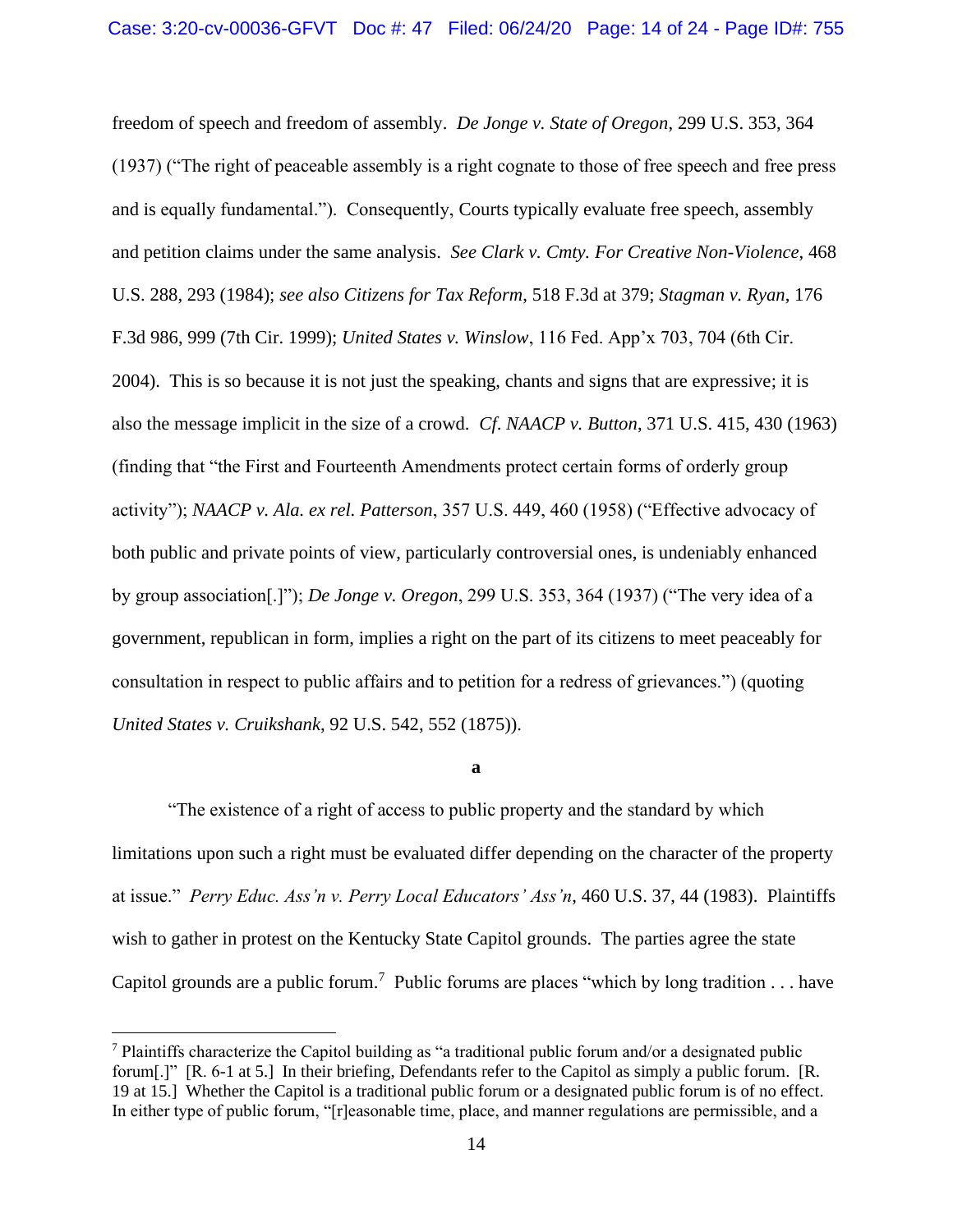been devoted to assembly and debate[.]" *Id.* at 45. Content-based restrictions on expressive activity in public forums are subject to strict scrutiny. *See Miller v. City of Cincinnati*, 622 F.3d 524, 534 (6th Cir. 2010). That is, a content-based restriction must be necessary to serve a compelling state interest, and any restriction must be narrowly tailored to achieve that interest. *Id.* A content-based restriction on speech is one that singles out a specific subject matter for differential treatment. *See Reed v. Town of Gilbert*, 576 U.S. 155, 157 (2015). In contrast, content-neutral time, place, and manner restrictions on speech are permissible to the extent they are "narrowly tailored to serve a significant government interest, and leave open ample alternative channels of communication." *Perry Educ. Ass'n v. Perry Local Educators' Ass'n*, 460 U.S. 37, 46 (1983). The same is true of expressive conduct—such as gathering—in a public forum. *See Winslow*, 116 Fed. App'x at 704 (citing *Clark v. Cmty. for Creative Non-Violence*, 468 U.S. 288, 293 (1984)).

The unprecedented nature of the times in which we live, and the complexity of constitutional law generally, make the regulation challenged here difficult to place. The challenged Order explicitly prohibits "mass gatherings" which "include any event or convening that brings together groups of individuals, including, but not limited to, community, civic, public, leisure, faith-based,<sup>8</sup> or sporting events; parades; concerts; festivals; conventions; fundraisers; and similar activities." [R. 1-4.]. The Supreme Court has instructed that "[t]he principal inquiry in determining content neutrality, in speech cases generally and in time, place, or manner cases in particular, is whether the government has adopted a regulation of speech because of

content-based prohibition must be narrowly drawn to effectuate a compelling state interest." *Perry Educ. Ass'n*, 460 U.S. at 46.

<sup>&</sup>lt;sup>8</sup> As previously mentioned, the order prohibiting mass gatherings has been amended to allow in-person services of faith-based organizations, provided those present abide by Kentucky's Guidelines for Places of Worship. [*See* R. 19 at 3 n.4.]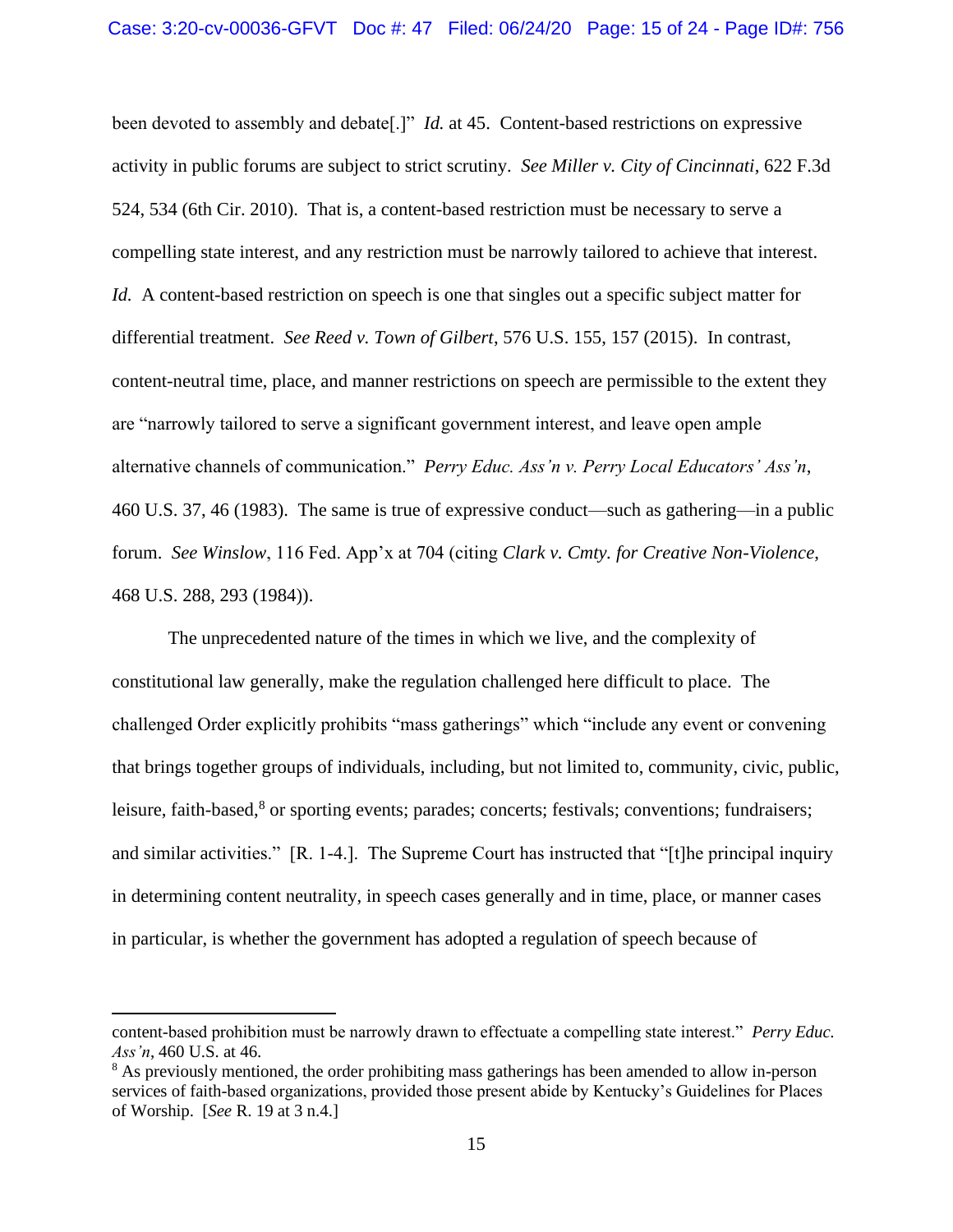disagreement with the message it conveys." *Ward v. Rock Against Racism*, 491 U.S. 781, 791 (1989). Further, "a regulation that serves purposes unrelated to the content of expression is deemed neutral, even if it has an incidental effect on some speakers or messages but not others." *Id.* 

Here, the Order prohibiting mass gatherings existed prior to Plaintiffs' message. In fact, Plaintiffs' protest—and their beliefs about fully reopening the economy—are a response to the Order. Governor Beshear may disagree with the content of the protestors' message, but it cannot be said it was enacted with the intent to suppress Plaintiffs' political point of view. Nor has it been used to stifle the political expression of others. In the wake of the death of George Floyd in Minneapolis, the Black Lives Matter movement migrated to Kentucky. Mike Stunson, *Kentuckians Protested for George Floyd, Breonna Taylor Last Weekend. See the Scenes*, LEXINGTON HERALD-LEADER (June 1, 2020), http://www.kentucky.com/news/state/kentucky/ article 243161386.html. Although public demonstrations have been occurring almost daily throughout Kentucky, there have been no reports of any enforcement actions taken against participants for violating the Mass Gathering Order. In fact, Governor Beshear attended and spoke at a Black Lives Matter rally on June 5, 2020. [R. 45 at 6.]

Plaintiffs imply the lack of enforcement and the Governor's attendance is further evidence of discriminatory treatment against Plaintiffs. They go too far. Perhaps if Plaintiffs had been prosecuted for gathering to protest coronavirus restrictions this argument would be justified. But as previously explained, other than a disagreement about access to the Capitol grounds in Frankfort on one occasion, there is no evidence in the record that the Plaintiffs have faced any sanction for having exercised their First Amendment rights.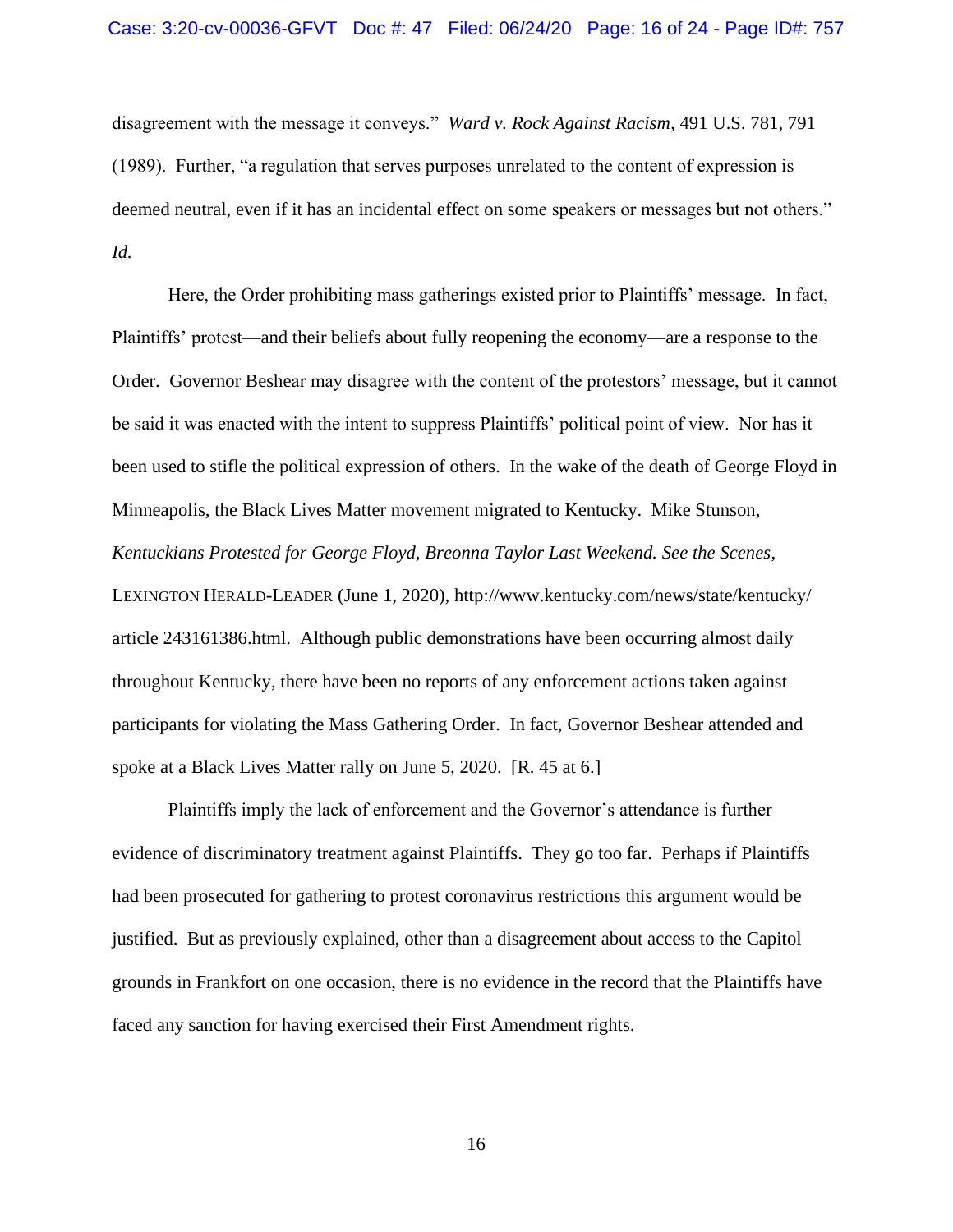Related to this argument is Plaintiffs' contention that the Mass Gatherings Order is an impermissible content-based restriction on speech based on the identity of the speaker. [R. 45 at 11.] Plaintiffs point out "[i]f the Governor wants to give a press briefing at the Capitol, i.e., his own personal mass gathering, it is permitted. But, if a group of peaceful protestors want to gather to criticize certain unconstitutional actions of the Governor, too bad because the Governor has banned it." *Id.* Upon a preliminary review, the Court finds this argument is without merit.

The First Amendment does not regulate government speech. "The First Amendment prohibits Congress and other government entities and actors from 'abridging the freedom of speech'; the First Amendment does not say that Congress and other government entities must abridge their own ability to speak freely." *Matal v. Tam*, 137 S. Ct. 1744, 1757 (2017) (citing *Pleasant Grove v. City of Summum*, 555 U.S. 460, 467 (2009)). Although Plaintiffs' briefs do not attempt to address the distinction between private and government speech, the Governor's official press briefings are government speech not subject to First Amendment scrutiny. *See Walker v. Tex. Div., Sons of Confederate Veterans, Inc.*, 135 S. Ct. 2239, 2248 (2015). Despite Plaintiffs' attempts to manufacture it, there is no evidence in the record that the Governor "adopted a regulation of speech because of disagreement with the message it conveys." *Rock Against Racism*, 491 U.S. at 791.

Far from an interdiction on political speech, the Mass Gatherings Order is one of many orders issued by the state designed to curb the spread of the coronavirus by limiting Kentuckians' interactions with one another, thereby decreasing opportunity for spread. [*See* R. 43-4; R. 43-5; R. 43-6; R. 43-7; R. 43-10.] And although the Court does not believe it is Defendants' objective, by prohibiting gatherings, the Order incidentally prohibits public political protests like Plaintiffs'. This matters, because this case is not just about what is being said in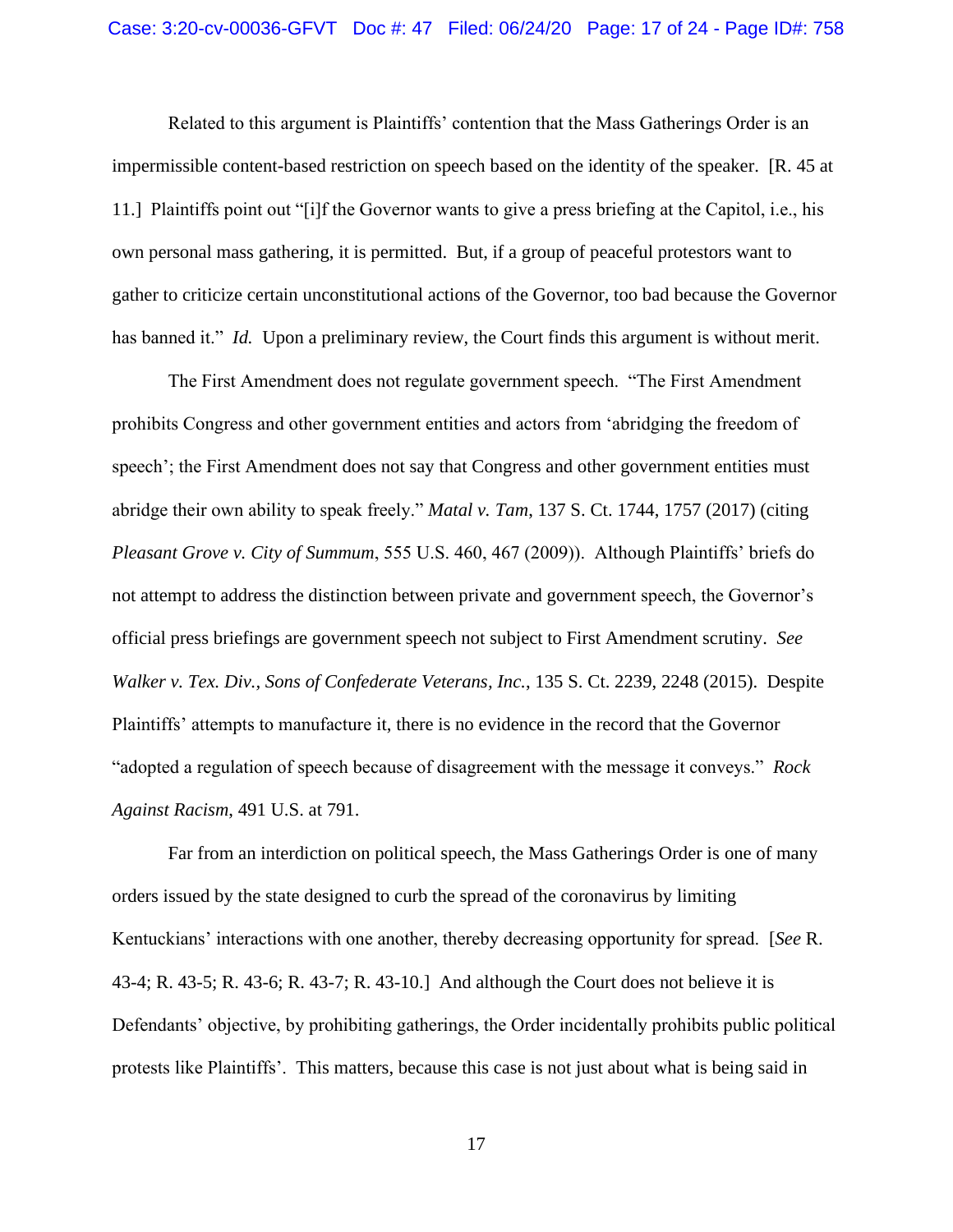# Case: 3:20-cv-00036-GFVT Doc #: 47 Filed: 06/24/20 Page: 18 of 24 - Page ID#: 759

speeches and chants and signs. It's about what is being said with numbers. And the Constitution protects that as well. While not "speech" in the purest sense of the word, gathering, picketing, and parading "constitute methods of expression, entitled to First Amendment protection." *Shuttlesworth v. Birmingham*, 394 U.S. 147, 152 (1969) (citing *Cox v. Louisiana*, 379 U.S. 536, 555 (1965)). Therefore, it appears the Mass Gathering order fits the mold of "a regulation that serves purposes unrelated to the content of expression," but which has an incidental effect on speech. Applying this Supreme Court precedent, the Order is content-neutral.

Still, Plaintiffs argue that the Mass Gatherings Order is a content-based restriction on speech because it permits people to "gather" in some places—namely, airports, bus stations, and grocery stores—but not others, such as the Capitol grounds for purpose of political protest. [R. 6 at 16.] There is nuance here, and unlike the Sixth Circuit, this Court has had the benefit of time to grapple with it. The First Amendment protects the freedom of assembly just as much as it protects freedom of speech. And the right to freedom of speech also covers expressive conduct, which is "conduct that is intended to be communicative and that, in context, would reasonably be understood by the viewer to be communicative." *Clark v. Community for Creative Non-Violence*, 468 U.S. 288, 294 (1984). Restrictions on either must be content-neutral and narrowly tailored to serve a significant government interest.

Plaintiffs' previous and future-planned protests are plainly speech. Also, it is easy to see how simply gathering together, in a time where gathering is prohibited due to a global pandemic, might fall under the umbrella of "expressive conduct" if one's intent is to protest that prohibition. But Plaintiffs do not go so far as arguing that individuals making regular use of airports, bus stations, and grocery stores are doing so with an intention to communicate anything. Unlike an individual protesting on the Capitol lawn, one who is grocery shopping or traveling is not, by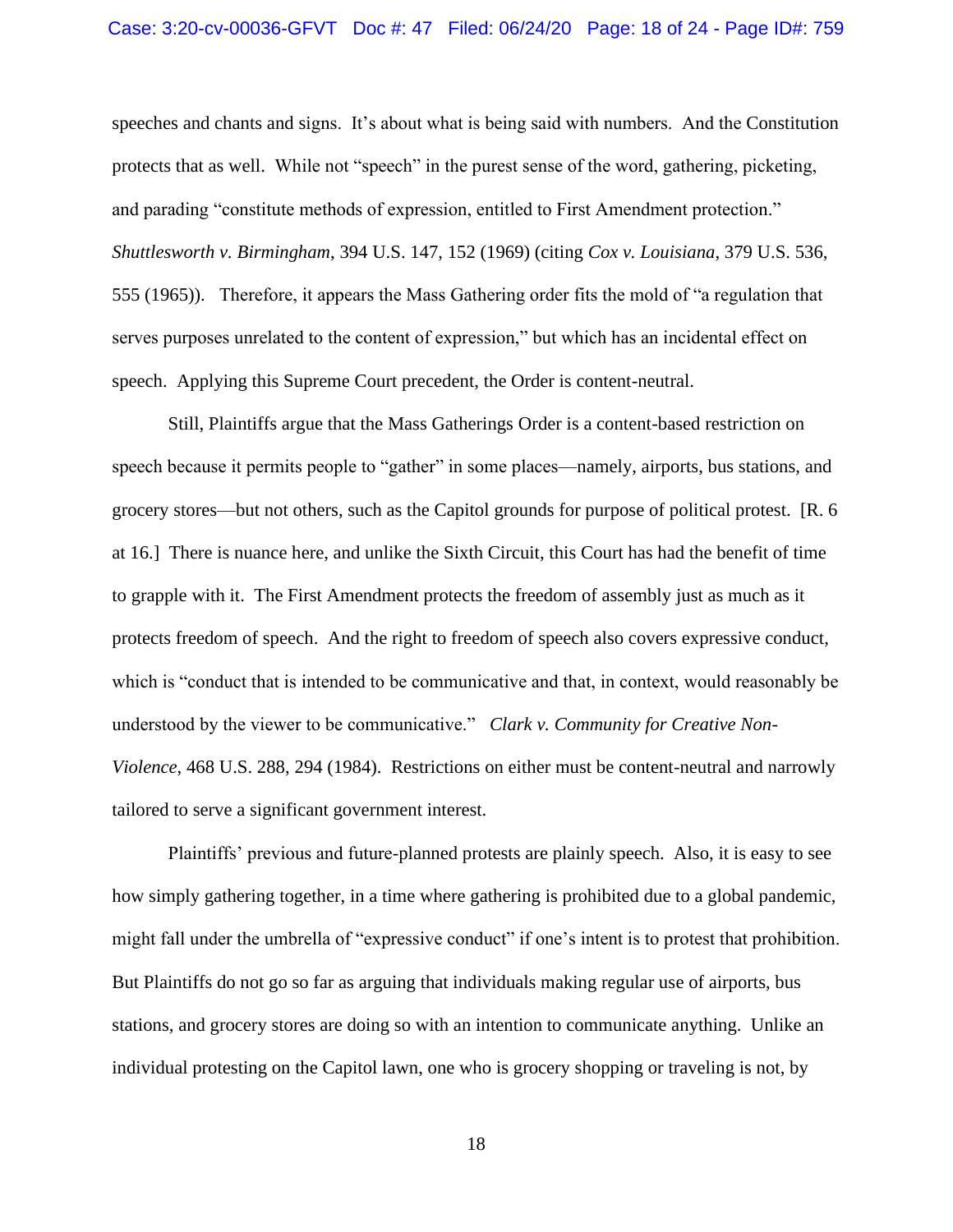that action, engaging in protected speech. *See Dallas v. Stanglin*, 409 U.S. 19, 25 (1989) ("It is possible to find some kernel of expression in almost every activity a person undertakes—for example, walking down the street or meetings one's friends at a shopping mall—but such a kernel is not sufficient to bring the activity within the protection of the First Amendment."). To say then that the Order is content-based because it prohibits gathering in certain places, but permits individuals to make use of public transport, grocery stores and the like, is counter intuitive.

Supreme Court precedent constrains the Court to conclude that the Mass Gatherings Order is a content-neutral time, place, and manner restriction on Kentuckian's First Amendment rights. It restricts the manner in which Plaintiffs may protest by prohibiting large gatherings. And it circumscribes the time Plaintiffs may gather in protest to the duration state of emergency declaration. But it only incidentally does either. Because it is content-neutral, the Order will be upheld if the Governor can show it is "narrowly tailored to serve a significant government interest, and leave open ample alternative channels of communication." *Perry Educ. Ass'n*, 460 U.S. at 46.

**b**

Plaintiffs do not dispute that the Governor has a significant interest in protecting Kentuckians from Covid-19. They simply argue the Governor has gone too far in his pursuit of that interest. Based upon the record before it, the Court agrees. Plaintiffs are likely to succeed in showing that the Mass Gatherings Order is not narrowly tailored.

A regulation is narrowly tailored if it promotes the significant government interest without unnecessarily abridging speech. *See Williams-Yulee v. Fla. Bar*, 135 S. Ct. 1656, 1666 (2015). Under immense time pressure, the Sixth Circuit reasoned that the Mass Gatherings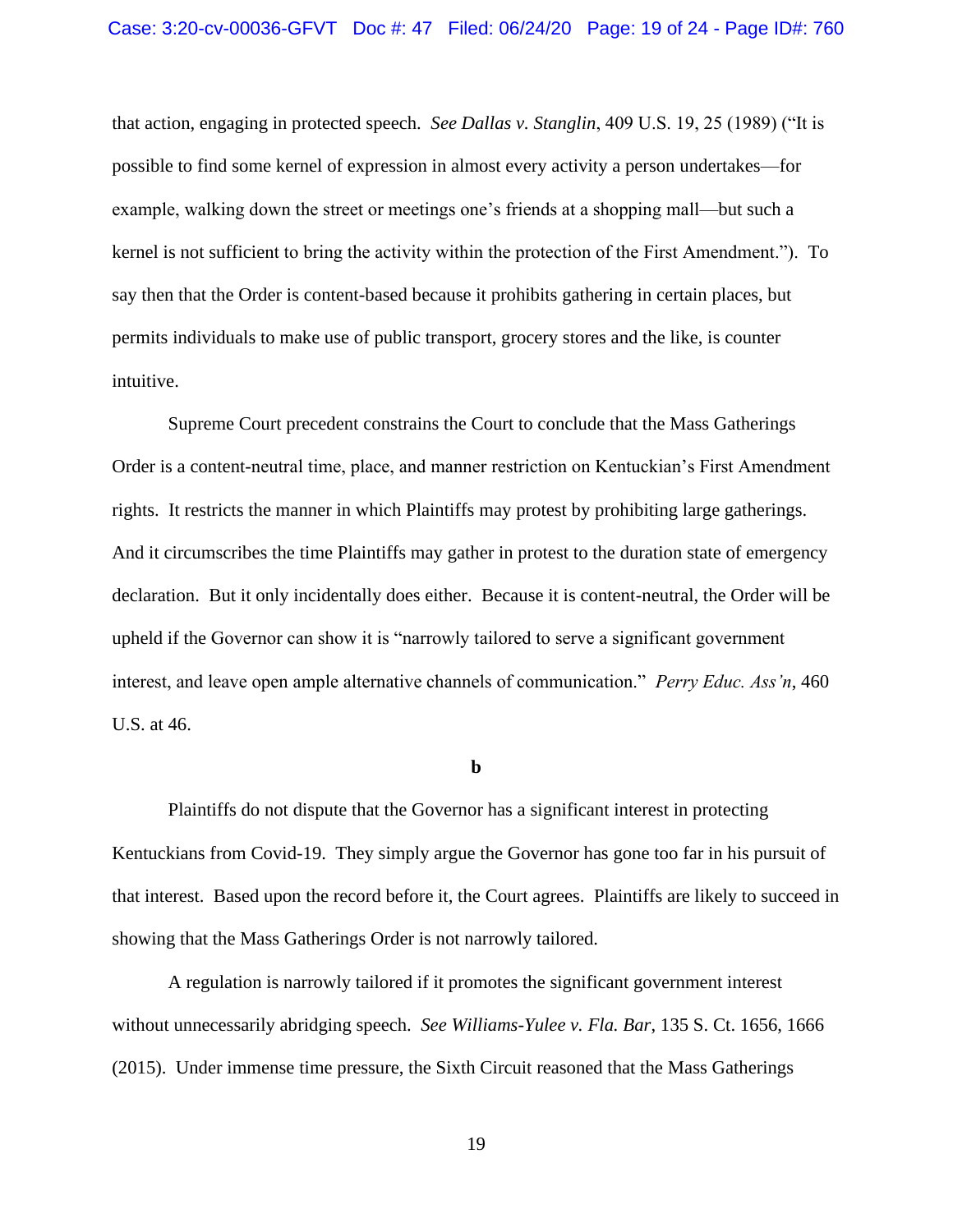Order was content-based, and therefore Plaintiffs were likely to succeed on the merits of their claim, because "the Order permits citizens to gather in retail stores, airports, parking lots, *and churches*, but does not permit them to gather for a protest[.]" [R. 29 at 4.] Upon further consideration and development of the record, this Court believes the order is content-neutral.<sup>9</sup> *See supra* section II.B.1.a*.* The Sixth Circuit's observation is relevant for another reason: retail stores, airports, churches and the like serve as an inconvenient example of how the Mass Gathering Order fails at narrow tailoring.

A blanket ban on large gatherings, including political protests, is not the only way to protect the public health. Clearly, policymakers have some tools at their disposal which will help mitigate the spread of coronavirus while still allowing Kentuckians to exercise their First Amendment freedoms. As Dr. Stack explained in his deposition, maintaining a social distance of six feet, wearing masks, and frequent and thorough handwashing each help to reduce the likelihood of transmission of coronavirus from person to person. [R. 43 at 72.] The Commonwealth has required implementation of these tools in places like restaurants, office buildings, and auctions, but continues to wholly prohibit gatherings for political protest above a set number no matter the circumstance. *See id.* 

This is problematic. Defendants are correct that there are certain attributes of political protests that make it inherently more difficult to contain spread of the coronavirus; they are organic, there is little ability to monitor who comes and who goes, people travel out of their communities to attend, and people who are impassioned tend to shout, sing, and embrace. [R. 43

<sup>&</sup>lt;sup>9</sup> In certain instances, a Sixth Circuit ruling made on preliminary injunction review may warrant "law of the case" treatment—precluding a district court from reconsidering issues addressed in that ruling. *Howe v. City of Akron*, 801 F.3d 718, 739–41 (6th Cir. 2015). The Sixth Circuit has explained, however, that such treatment is only proper "when a court reviewing the propriety of a preliminary injunction issues a fully considered ruling on an issue of law with the benefit of a fully developed record." *Id.* at 740. As explained, the Sixth Circuit did not have those advantages in this case.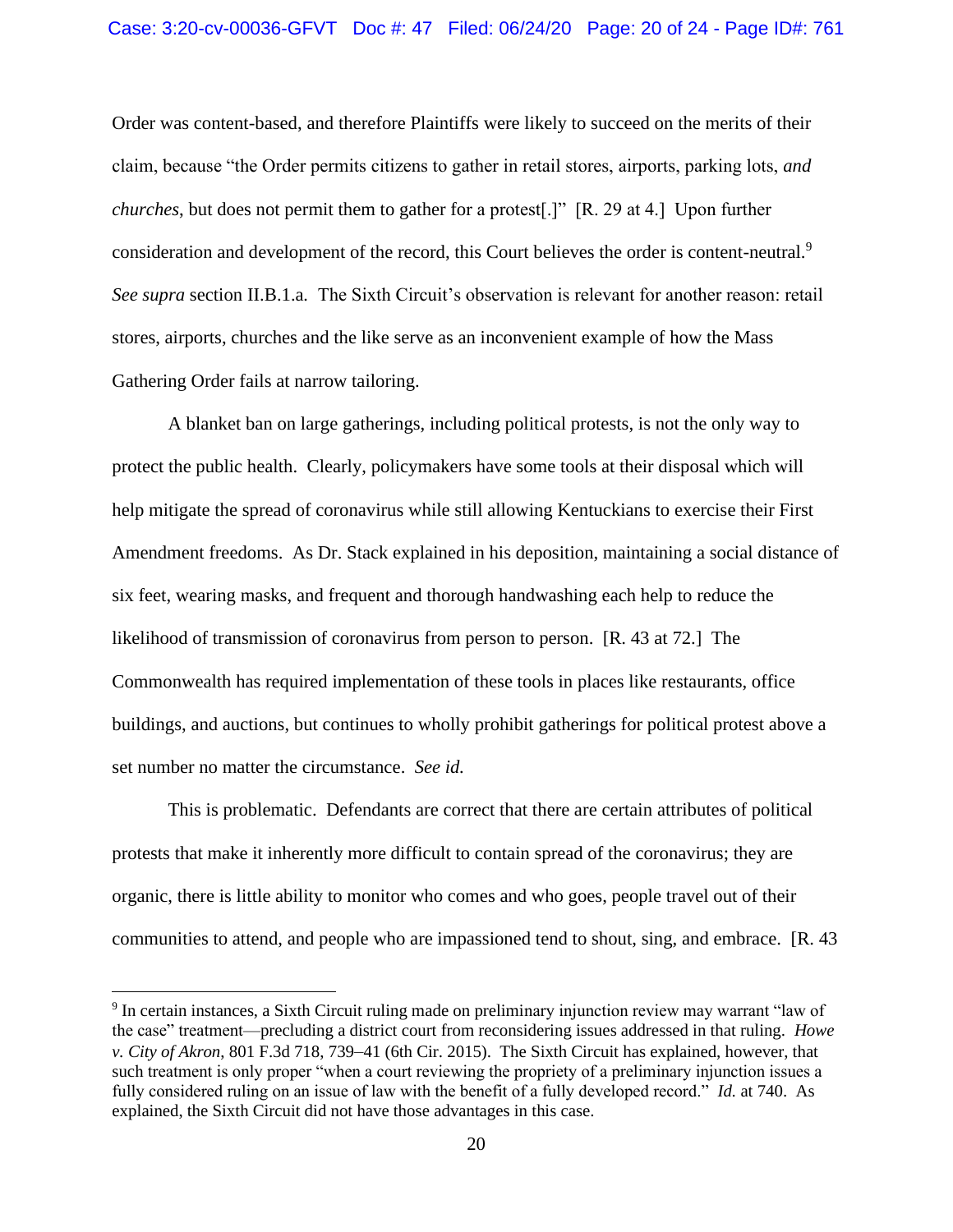at 56.] Because of the nature of protests, participants might be more likely to contract coronavirus during a protest than they are in a restaurant operating at 33% capacity. But it is the right to protest—through the freedom of speech and freedom of assembly clauses— that is constitutionally protected, not the right to dine out, work in an office setting, or attend an auction. Kentucky must do better than prohibiting large gatherings for protest outright.

As it currently stands, the state is enjoined from prohibiting drive-through protests, provided those participating practice social distancing. [R. 29 at 6.] With this Order, they are also enjoined from enforcing the prohibition on mass gatherings as it relates to in-person, political protests. Now, using the tools available, Defendants must amend the Mass Gatherings Order to allow for both drive-through and in-person protests in a manner consistent with the medical and scientific realities, while bearing in mind the constitutional protections accorded such behavior. The Court expressly declines to opine on what such an Order might include.

As the Sixth Circuit recognized before remand, the panel had "no way to determine what the facts are concerning a prohibition on in-person protests and whether there are features of large in-person protests that distinguish them from other mass gatherings[.]" [R. 31 at 1.] With the deposition testimony of Dr. Stack, this Court has the benefit of more facts than were available to the Sixth Circuit. And their Order granting injunction pending appeal hinted that more flexibility in the context of in-person protests might be constitutionally required. That is precisely the type of policymaking best left to Defendants, and they are ordered to engage in it. In the case of political protests, it is suspect that a generally applicable ban of groups larger than ten—or fifty, beginning June 29—is narrowly tailored, when nothing but the size of the gathering is taken into consideration. Defendants must devise a way to utilize mitigation measures such as social distancing, mask wearing, handwashing, and a recommendation for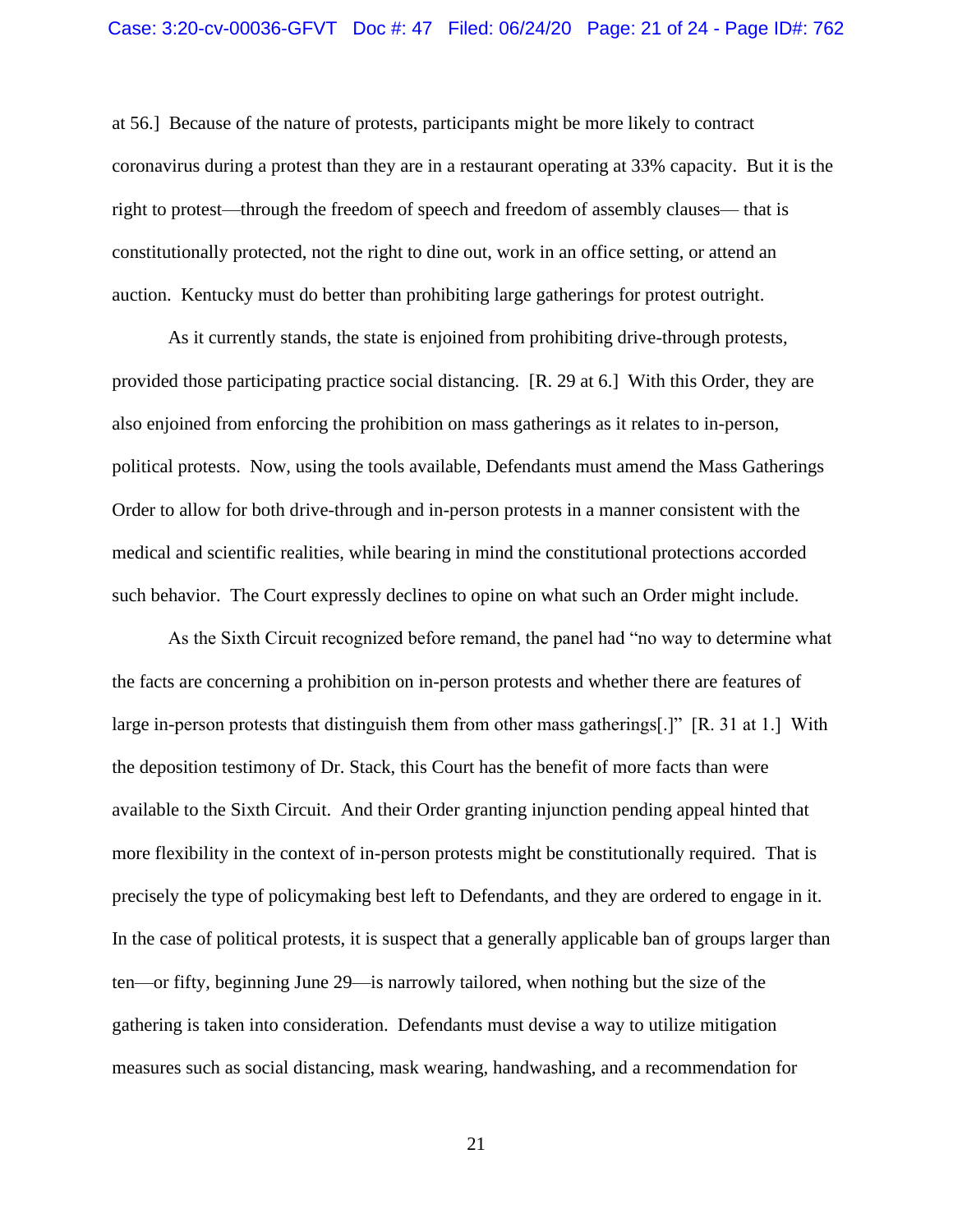# Case: 3:20-cv-00036-GFVT Doc #: 47 Filed: 06/24/20 Page: 22 of 24 - Page ID#: 763

outdoor over indoor events—as they have done in other contexts— that more liberally allows gathering for the purpose of protest. Nevertheless, it is not the role of the Court to dictate the exact restrictions to be put in place. Defendants have managed to make the necessary adjustments as it concerns other constitutionally protected activities, and the Court is confident they can do so here. As written, the Order is not narrowly-tailored, and the blanket ban on mass gatherings must fail. 10

**c**

In reaching this conclusion, the Court is cognizant of the rule espoused in *Jacobson v. Massachusetts* and Chief Justice Roberts' reasoning in his concurring opinion in *South Bay. See supra* section II.A. In *Jacobson*, the Supreme Court considered whether, when faced with an outbreak of smallpox, the city of Cambridge could constitutionally require its adult residents to receive vaccinations against the disease. *See Jacobsen*, 197 U.S. at 25–26. Those who refused to vaccinate were subjected to a fine. *Id.* at 26. Although the defendant argued the law was an invasion of his liberty and violative of due process, the Supreme Court upheld the vaccination requirement based on public health concerns. *Id.* at 39.

Thus, *Jacobson* allows states considerable leeway in enacting public health measures during a public health emergency, provided "the measures have at least some 'real or substantial relation' to the public health crisis and are not 'beyond all question, a plain, palpable invasion of rights secured by the fundamental law.'" *In re Abbott*, 954 F.3d 772, 784–85 (5th Cir. 2020)

<sup>&</sup>lt;sup>10</sup> The Court concludes that Plaintiffs have demonstrated a likelihood of success on the merits. The likelihood of success on the merits is largely determinative in constitutional challenges like this one, however, the remaining factors also mitigate in favor of Plaintiffs. The Supreme Court has held "[t]he loss of First Amendment freedoms, for even minimal periods of time, unquestionably constitutes irreparable injury." *Elrod v. Burns*, 427 U.S. 347, 373 (1976). No harm will come to Defendants if they are enjoined from enforcing the existing Order, which they have repeatedly stated they will not enforce. Finally, the public interest favors enjoinment of a constitutional violation. *See Martin-Marietta Corp v. Bendix Corp.*, 60 F.2d 558 568 (6th Cir. 1982).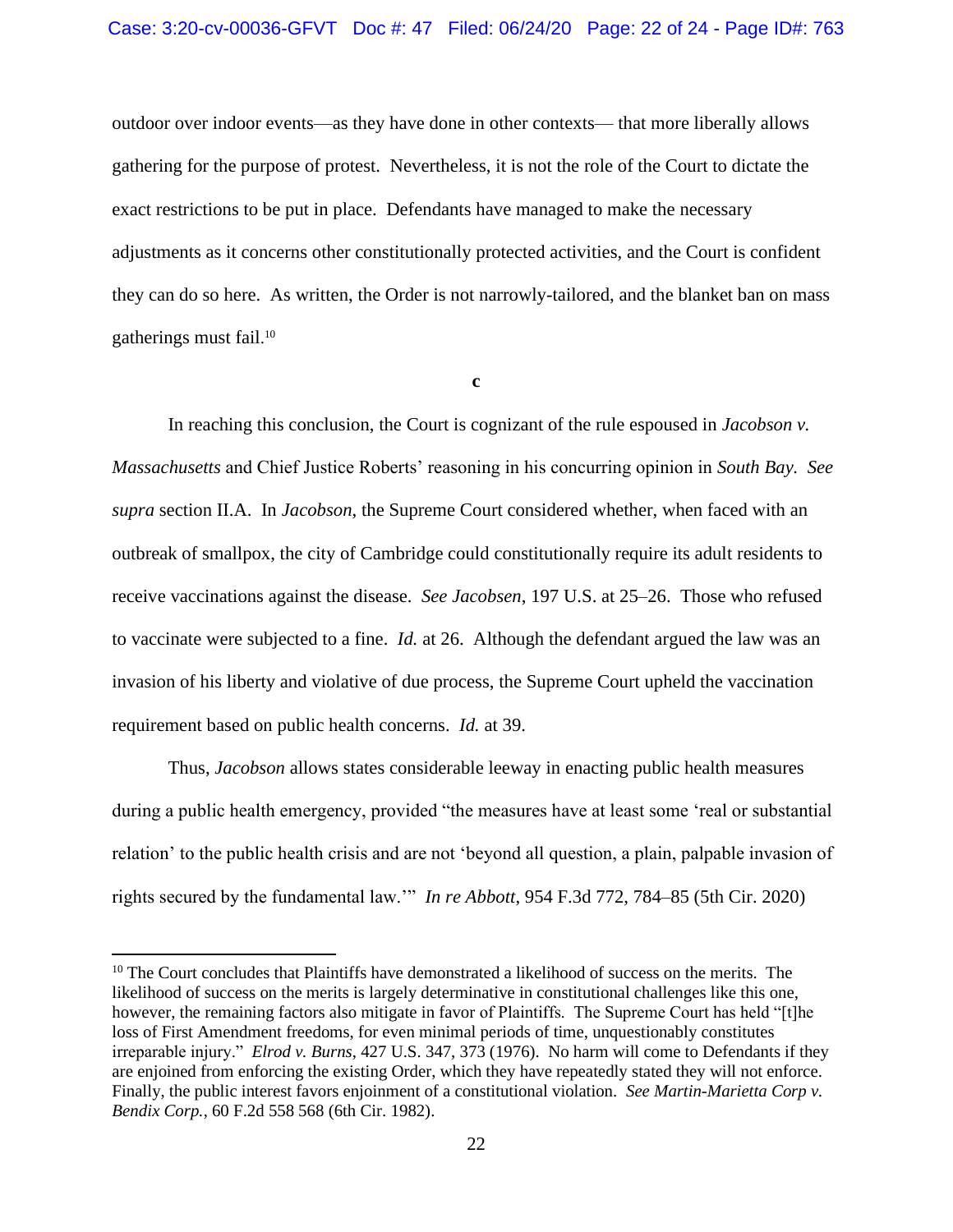(citing *Jacobson v. Commonwealth of Massachusetts*, 197 U.S. 11, 31 (1905)). Under *Jacobson*, courts are to be circumspect second-guessing the policy decisions of public officials responding to a public health emergency. *See id.* 

Justice Roberts echoed that sentiment, recognizing, "[t]he precise question of when restrictions on particular social activities should be lifted during the pandemic is a dynamic and fact-intensive matter subject to reasonable disagreement." *South Bay United Pentecostal Church v. Newson*, 140 S. Ct. 1613. Therefore, public officials should be afforded wide latitude "to act in areas fraught with medical and scientific uncertainties." *Id.* Justice Roberts goes on to say that "[w]here those broad limits are not exceeded, they should not be subject to second-guessing by an 'unelected federal judiciary,' which lacks the background, competence, and expertise to assess public health and is not accountable to the people." *Id.* 

Defendants argue that *Jacobson* and Justice Roberts' concurrence in *South Bay* "decisively resolve[] this case." [R. 36 at 2.] Defendants contend they have not exceeded the "broad limits" of *Jacobson*, and therefore this Court should not "engage in an impermissible second-guessing of the Mass Gatherings Order[.]" *Id.* at 5. Further, Defendants read Justice Roberts' opinion in *South Bay* as "expressly forbid[ding] this sort of probing review" into the facts underlying Defendants' policy decisions undertaken through the deposition of Dr. Stack. *Id.* at 6.

The Court has already addressed what it thinks is the precedential value of Justice Roberts' concurrence in *South Bay*. *Supra* section II.A. And while courts should refrain from second-guessing the efficacy of a state's chosen protective measures, "an acknowledged power of a local community to protect itself against an epidemic . . . might go so far beyond what was reasonably required for the safety of the public, as to authorize or compel the courts to